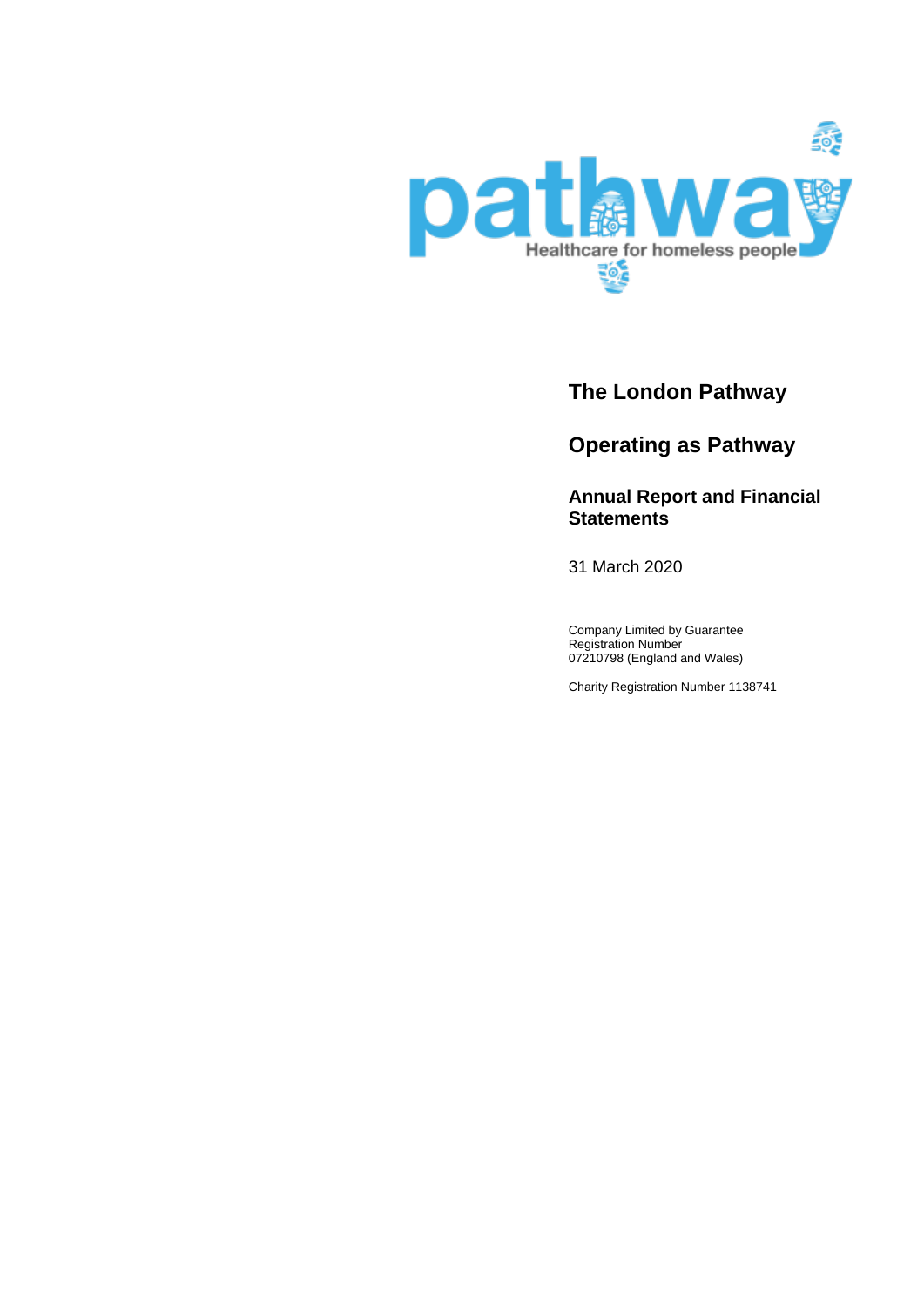# **Financial statements:** year ended 31 March 2020

|                                      | Page |
|--------------------------------------|------|
| Reference and administrative details |      |
| Trustees' report                     | 2    |
| Auditor's report                     | 12   |
| Statement of financial activities    | 15   |
| <b>Balance sheet</b>                 | 16   |
| Statement of cash flows              | 17   |
| Notes to the financial statements    | 18   |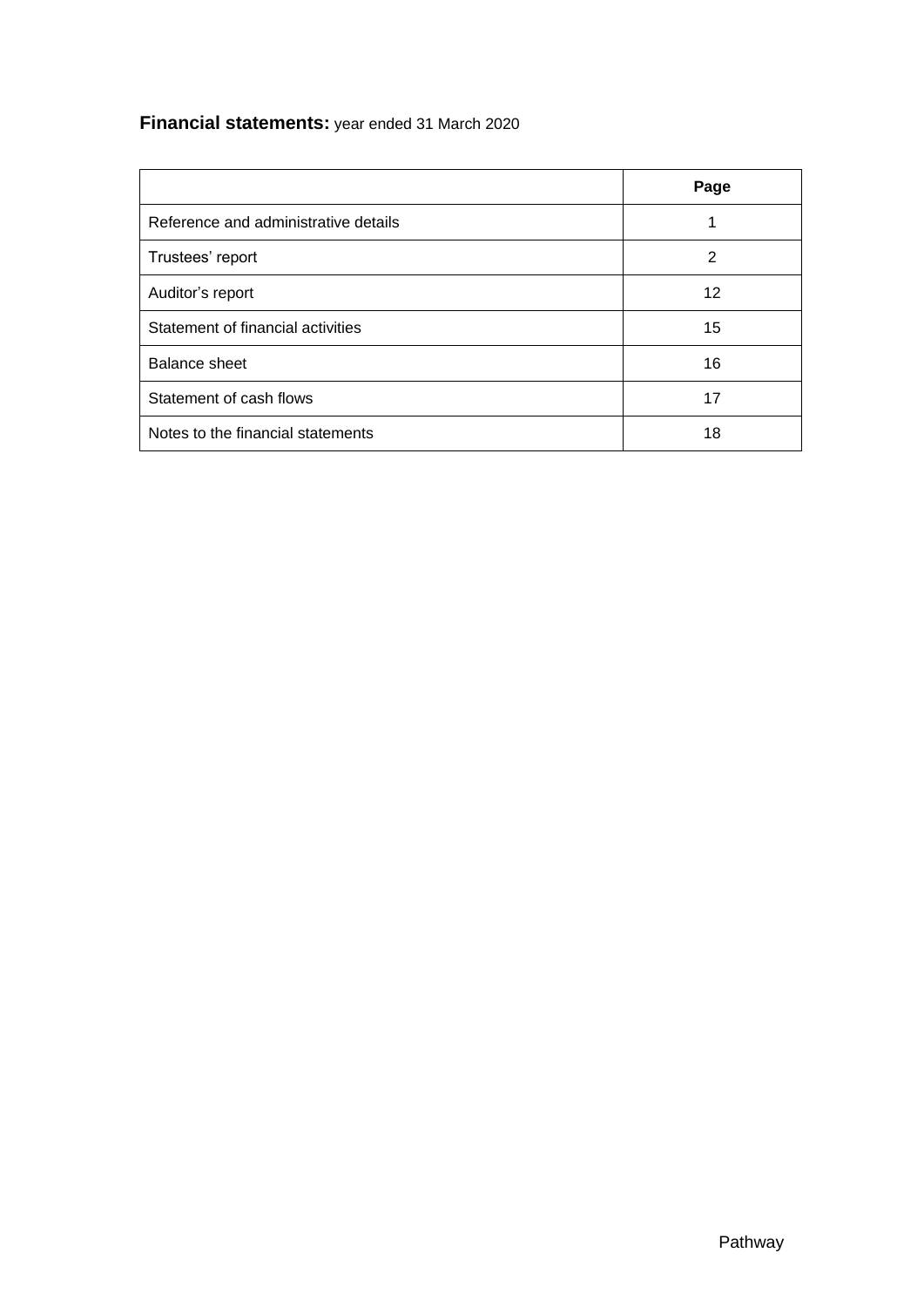<span id="page-2-0"></span>

| <b>Charity Name:</b>              | The London Pathway  |
|-----------------------------------|---------------------|
| <b>Charity Registered Number:</b> | 1138741             |
| Company Registration No:          | 07210798 (England a |

07210798 (England and Wales)

Address: 5th Floor East 250 Euston Road London, NW1 2PG

| <b>Trustee (Director) name</b> | Office (if any) |                          |
|--------------------------------|-----------------|--------------------------|
| Lady Rhona Bradley             |                 |                          |
| <b>Sir Peter Dixon</b>         |                 | Term ended 30 March 2020 |
| Dr Vanya Gant                  |                 |                          |
| <b>Mr Richard Guest</b>        |                 |                          |
| Prof Andrew Hayward            |                 |                          |
| Ms Cathy James OBE             |                 |                          |
| Sir Ian Kennedy                |                 |                          |
| Ms Leslie Ann Morphy OBE       | Chair           |                          |
| Mr Stephen Robertson           | Vice Chair      |                          |
| Mr Simon Tuttle                |                 |                          |

| <b>Chief Executive</b>                                    | Mr Alex Bax                                                                                                |
|-----------------------------------------------------------|------------------------------------------------------------------------------------------------------------|
| <b>Finance "Director" and Company</b><br><b>Secretary</b> | Ms Stephanie Swan                                                                                          |
| <b>Medical "Director"</b>                                 | Dr Nigel Hewett                                                                                            |
| <b>Auditor</b>                                            | <b>Buzzacott LLP</b><br>130 Wood Street<br>London<br>EC <sub>2V</sub> 6DL                                  |
| <b>Bankers</b>                                            | The Co-operative Bank<br><b>Business Customer Services</b><br><b>PO Box 250</b><br>Skelmersdale<br>WN8 6WT |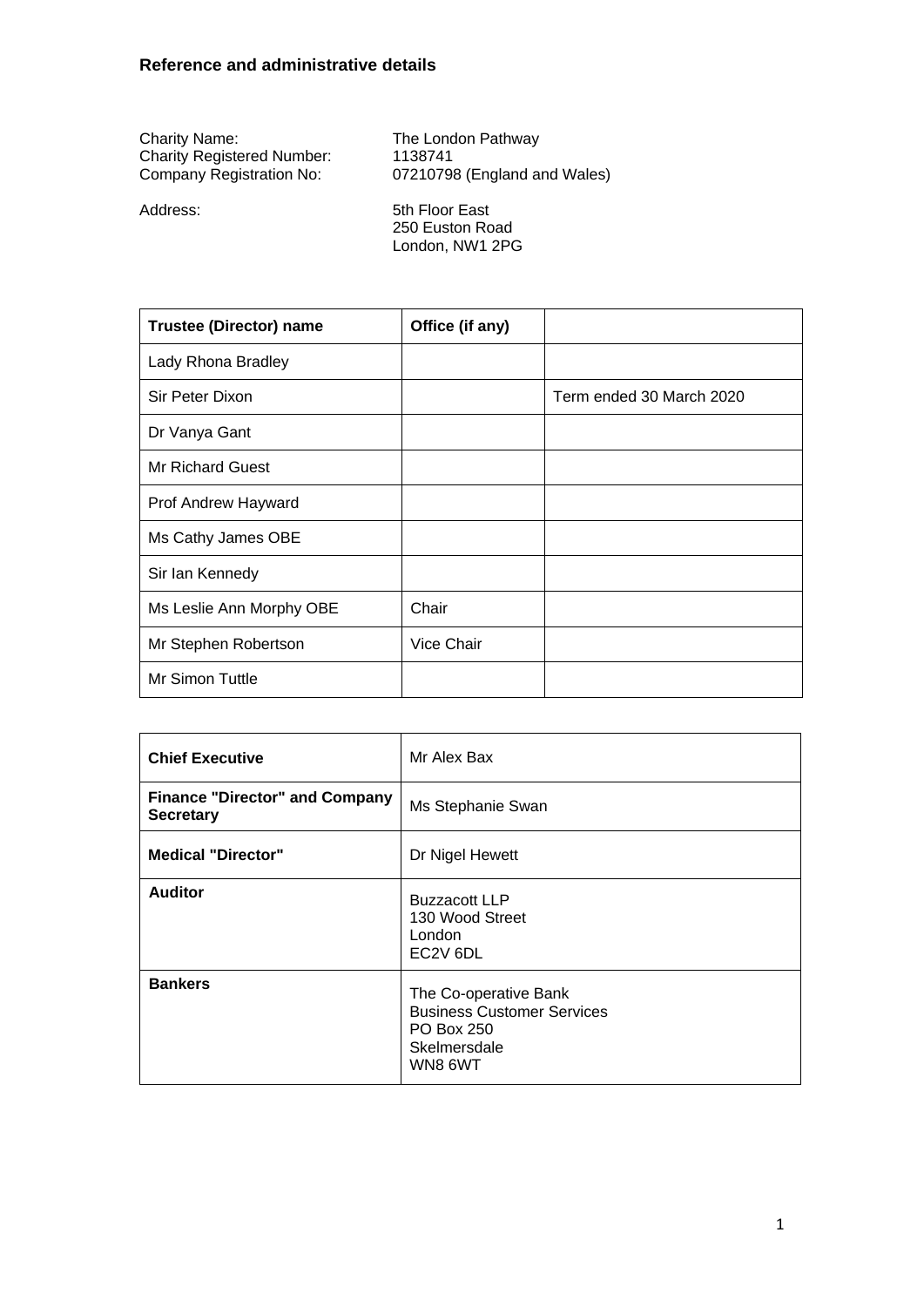<span id="page-3-0"></span>The trustees of the charity present their annual report and audited financial statements for the year ended 31 March 2020.

This report has been prepared in accordance with Part 8 of the Charities Act 2011 and constitutes a directors' report for the purposes of company law.

The financial statements have been prepared in accordance with the accounting policies set out on pages 18 to 20 of the attached financial statements and comply with The London Pathway's Memorandum and Articles of Association, applicable laws and Accounting and Reporting by Charities: Statement of Recommended Practice applicable to charities preparing their accounts in accordance with the Financial Reporting Standard applicable in the United Kingdom and Republic of Ireland (FRS 102).

## **Structure, Governance and Management**

#### Governing document

The charity is governed by a Memorandum and Articles of Association incorporated on 1 April 2010.

The charity is constituted as a charitable company limited by guarantee and has no share capital. Its company registration number is 07210798.

The charity has adopted the trading name of 'Pathway' to reflect its expansion into geographical areas outside London.

#### Organisation structure

Pathway is represented by an honorary high profile patron, managed by a number of trustees, and administered by officers who deal with the operation of the charitable company. The trustees meet quarterly, and any new trustees are appointed with the agreement of the current trustees. A list of the current trustees is set out on page 1.

There are two established sub-committees: the Audit Committee which meets with the Finance and Administration Director before the full Board meeting, and the Remuneration Sub-Committee which meets annually to review pay and make recommendations of pay increases to the full Board.

#### Key management personnel

Pathway's key personnel are the Chief Executive, Finance Director, and Medical Director. The Board, through the Remuneration Sub-Committee reviewed the remuneration of all current staff and vacant posts in 2019/20 including the key personnel, and recommended the annual pay award which was ratified by the full Board. The benchmarks used to assess pay are either the NHS Agenda for Change pay rates for Pathway staff working in hospitals or National Joint Council (NJC) pay scales for all other posts.

#### Recruitment, appointment and training of trustees

A trustee is a member of the Board of Trustees of the charitable company and director for the purposes of the Companies Act 2006. In accordance with Clause 11 of the Articles of Association of Pathway, trustees may appoint a person who is willing to act as a trustee for such a term as they shall see fit, usually a maximum of three years per term, either to fill a vacancy or as an additional trustee. There is a minimum requirement of three trustees. At the end of a term of office, the trustees can reappoint the trustee. There shall be no limit to the number of times a trustee may be reappointed. If the number of trustees shall fall below three, the remaining trustees may act only for the purposes of appointing new or additional trustees.

A trustee may resign from his/her post by written notice to the trustees. Clause 12 of the Articles provides conditions in which a trustee's term of office automatically terminates.

For the year 2019/20, there were 10 trustees. Sir Peter Dixon stood down from the Board on 30 March 2020 as his term of office came to an end. A prospective replacement Trustee, Professor Stephen Field, attended the Board Meeting on 30 March 2020 as an observer, his formal appointment will be confirmed at the next full Board meeting in July 2020.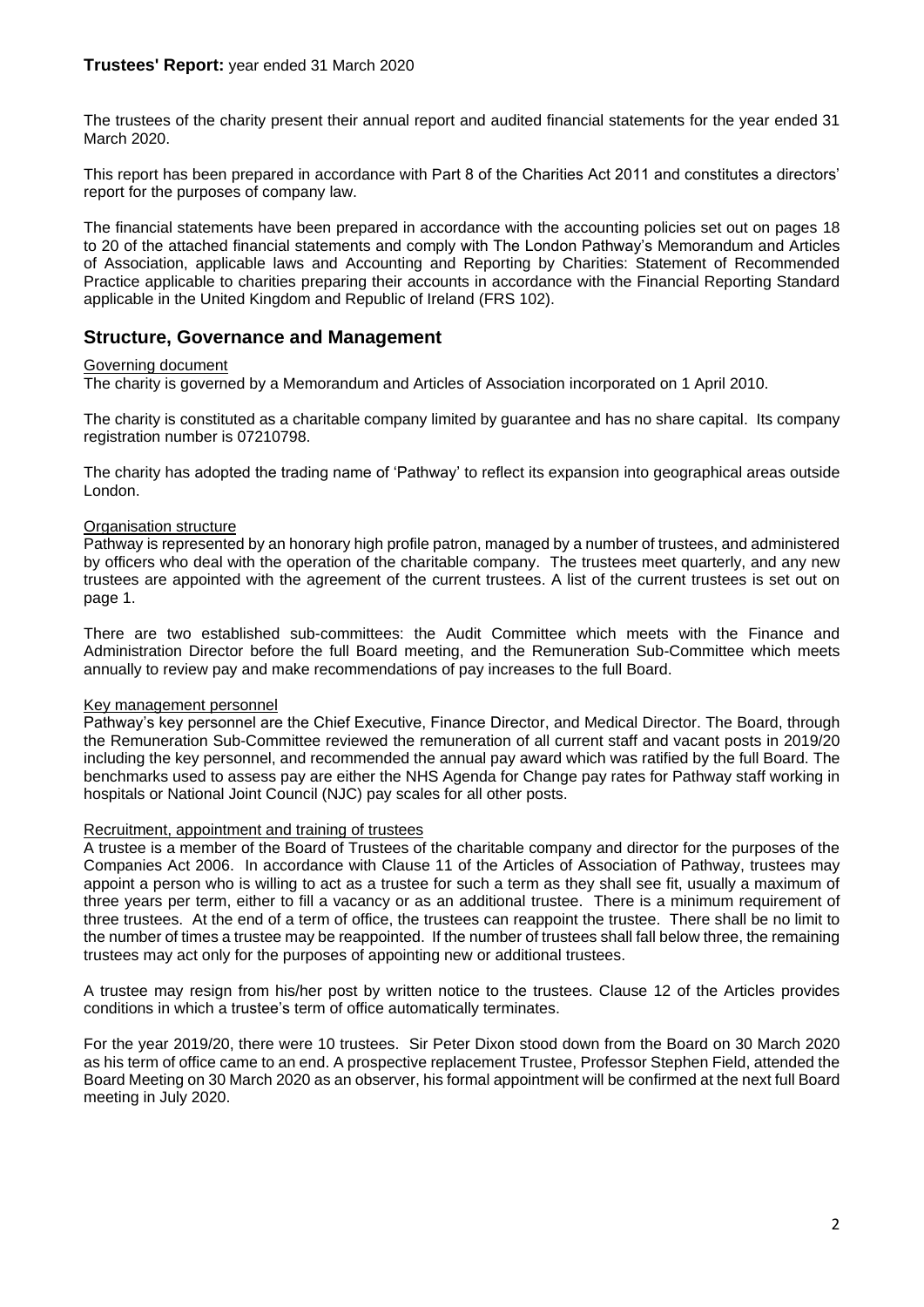## **Structure, Governance and Management (continued)**

#### Recruitment, appointment and training of trustees (continued)

Each trustee is provided with an information pack which provides details on the duties and roles of charity trustees, a copy of Pathway's constitution, the strategic plan, the previous year's annual accounts and the standing orders and standing financial instructions.

Potential trustees are invited to attend up to three board meetings as observers, and prior to their appointment to the Board they meet the Chair and senior officers of Pathway to discuss the charity's aims, objectives and direction. During the period of these accounts, one new prospective board member, Professor Steve Field, attended one meeting.

Trustees are kept up to date regularly with changes relating to charity legislation by the circulation of newsletters from the Charity Commission.

Members of the Board of Trustees have no beneficial interest in the charitable company.

#### Organisation and decision making process

Running of the day to day activities of the charity is delegated to the Chief Executive and his senior team. This helps the trustees govern more effectively, although they remain collectively responsible for the charity.

Levels of expenditure delegated to officers are set out in the standing financial instructions.

The proposed strategic direction, plan and draft budget for Pathway are presented to Board of Trustees for discussion at a meeting early in the calendar year, and are finalised and approved by the Board at their April meeting. Progress reports are presented to the quarterly meetings of the Board, and in 2019, a short 'between meetings update' continued to be produced and circulated to trustees by email.

New job descriptions, associated levels of remuneration and annual pay awards were submitted to the Remuneration Sub-Committee for discussion, following which the Chair of the Sub-Committee made recommendations for approval to the full board.

Where decisions are required between meetings these are carried out through urgent action procedures, and depending on the decision required, this may be through written contact with every trustee or with the Chair and Vice Chair. All urgent decisions taken between meetings are reported to the Board at the next possible meeting for ratification.

#### Risk management

The trustees have assessed the major risks Pathway is exposed to, in particular those relating to the specific operational areas of the charity, its assets and its finances.

Two key risks for the charity continue to be financial sustainability and the loss of key personnel. These are addressed as follows:

- 1. The trustees and key management personnel keep the funding and available finance under constant review and actively seek funding from a range of sources including charitable foundations and trusts and statutory bodies, including the NHS, for core funding and specific projects, as well as ensuring funds are invoiced in a timely way. They also monitor reserves levels, and ensure controls exist over key financial systems. During 2019/20 the project to explore the viability of spreading the Pathway hospital team model using social franchising continued to the next phase, funded by The Health Foundation and supported by consultants Spring Impact. It is hoped this will help ensure financial sustainability of Pathway's core activities, and the Faculty for Homeless and Inclusion Health's scheme which encourages Faculty members and supporters to make voluntary donations to help ensure the continuation of the Faculty's activities continued. Also, during the year work began to explore the synergy, and the possibility of closer collaborative partnership working with the charity Crisis.
- 2. The trustees manage the risks that might ensue at the loss of key personnel by ensuring staff are supported, paid appropriately and that their knowledge of systems is shared with other staff members and the Board of Trustees. Trustees also intend to introduce succession planning wherever possible.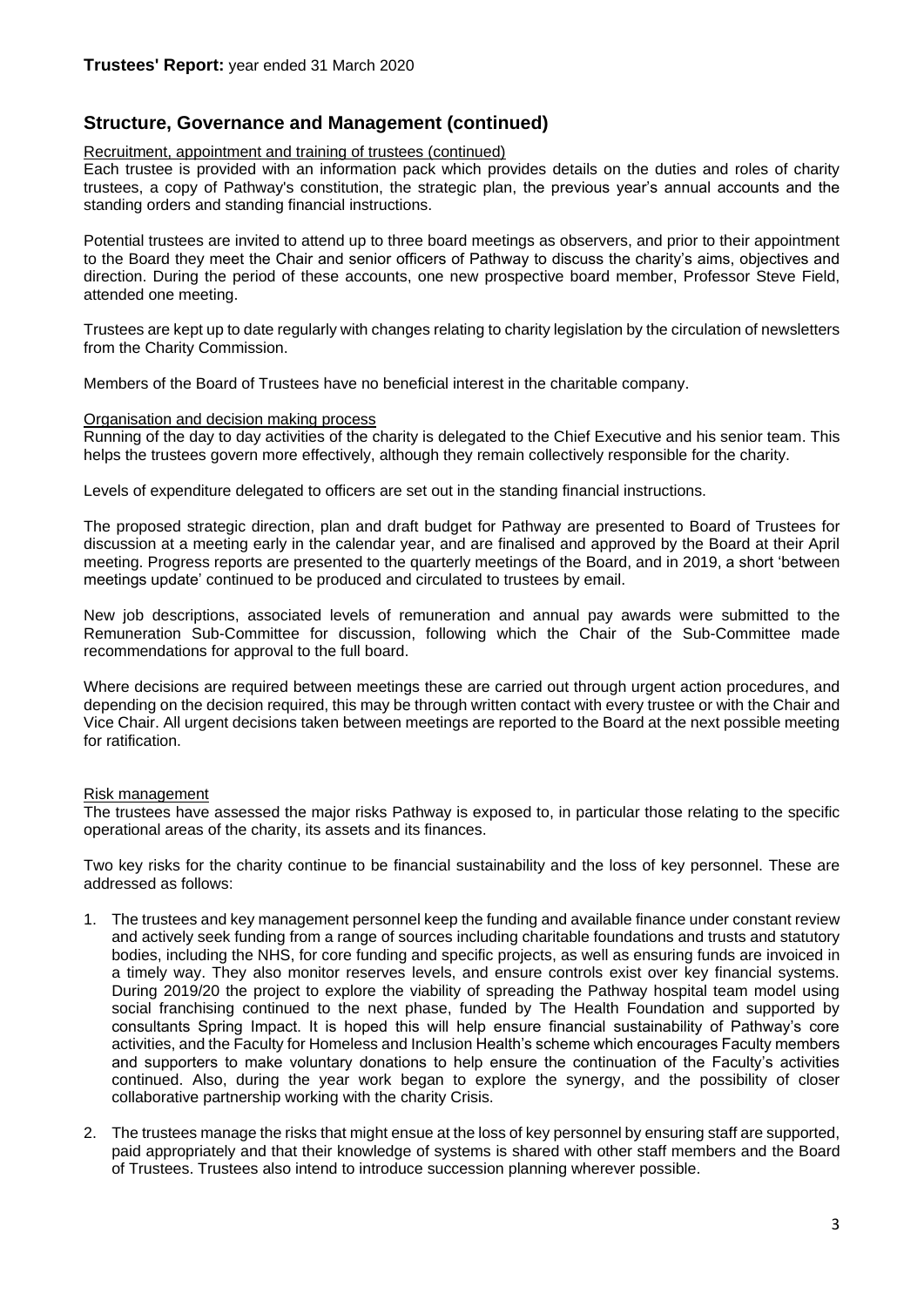#### **Trustees' Report:** year ended 31 March 2020

3. A third risk emerged early in 2020: the Covid-19 pandemic. The first recording of the Covid-19 was made in the Wuhan district of China in late December 2019. Between then and the end of March 2020, the virus spread to over 150 countries around the world and there has been a high number of deaths which involved Covid-19.

In late March 2020, the UK Government introduced severe restrictions on the movement of people to try to restrict the spread of the virus in the UK and to reduce the impact on the Health services. At all times Pathway has followed the advice from the Government and the medical experts. In particular Pathway took a number of actions to address the Covid-19 pandemic:

- from mid-March and in seven days, clinicians across Pathway's network created and disseminated an evidence-based strategy that became the basis of the NHS national response to Covid-19 for homeless people;
- several Pathway staff and Fellows mobilised to partner work with the Greater London Authority, Healthy London Partnership and a number of homeless charities to move large numbers of homeless people into hotels from winter night shelters, No Second Night Out Hubs and other settings. They provided medical cover alongside colleagues from UCLH's Find and Treat Team and a specialist homeless GP practice to triage each individual before a hotel room was allocated. Negotiations are ongoing with the Healthy London Partnership and the NHS to agree funding to support Pathway's input to this activity. Similar activity has been led by our Pathway Fellow and his colleagues at the specialist homeless GP practice in Brighton;
- we produced and circulated special newsletters outlining the latest advice and concerns about Covid-19 to the 2,000+ members of the Faculty for Homeless and Inclusion Health and also installed a Covid-19 blog on Pathway's website to update readers on latest thinking, advice and activity;
- from 16 March 2020, ahead of the national lockdown and to ensure social distancing, it was decided that staff should work from home as far as is practicable and regular meetings are held by video conference including full Board meetings; and
- the Board acknowledge that Covid-19 will cause uncertainty and impact on how Pathway operates for the foreseeable future. However, Pathway is fortunate to have significant committed grant funding in place for 2020/21 and is not reliant on donations or income of a variable nature. The Board and Executive team will continue to work hard to ensure sufficient funding is available to continue its core programme of work and will review cash reserves and liquidity over the ensuing year to ensure that Pathway can continue to operate for the foreseeable future.

The trustees believe that they have established effective systems to mitigate these and other operational and business risks which are kept under review.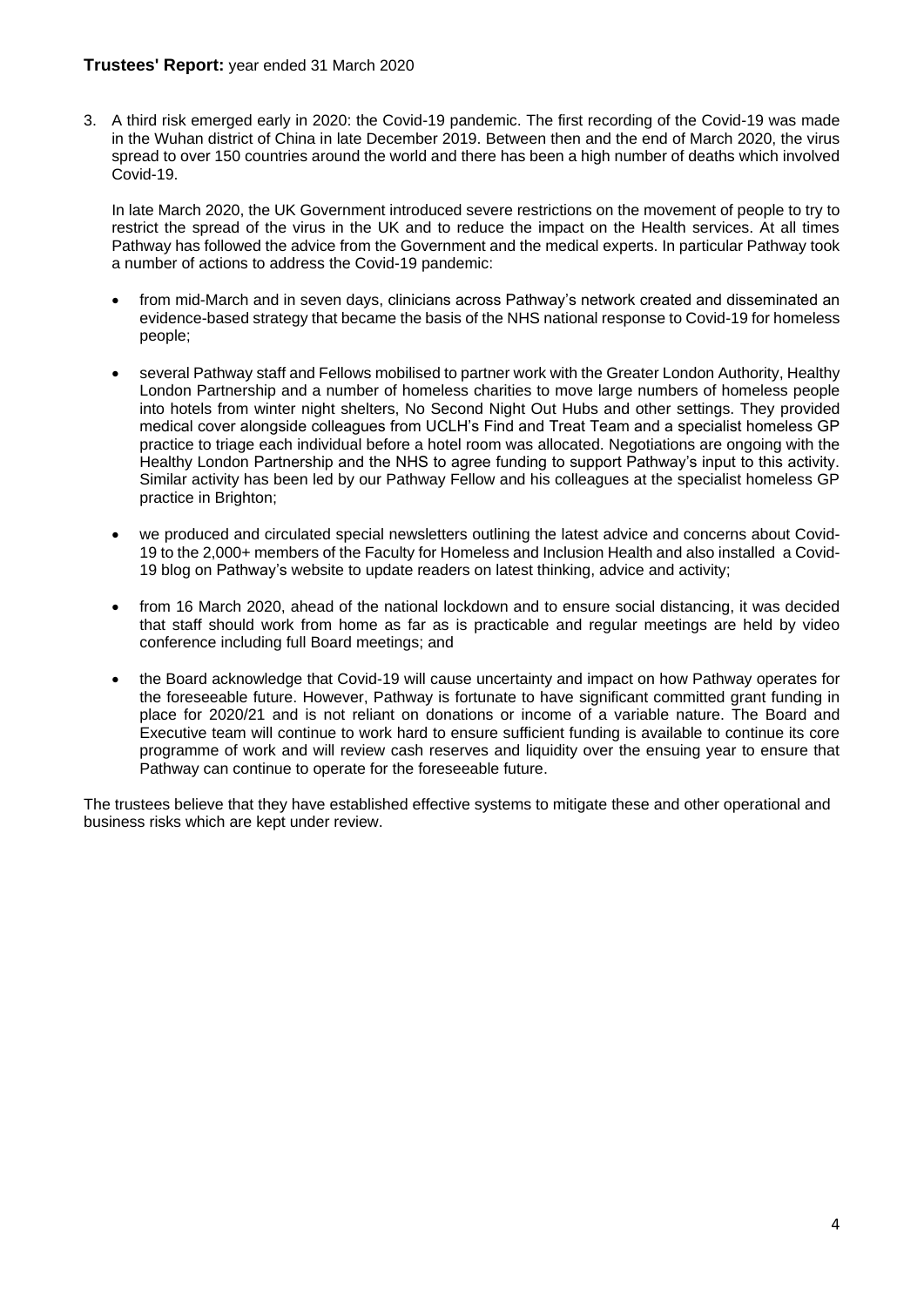## **Objectives**

#### Objects of the Charity and Principal Activities

The objects of the charity are to advance such purposes as are charitable for the advancement of healthcare for, and for the relief of need of people often excluded from society, including, but not exclusively, homeless people, alcoholics, drug users and those suffering from mental or physical health problems (excluded people) by, but not exclusively:

- a) the development of targeted healthcare and nursing support for excluded people;
- b) the provision of follow-up support after their discharge from hospital; and
- c) the provision of healthcare-related education and training for excluded people and for staff and volunteers working with excluded people.

#### Objectives for the Year

It is the intention of the trustees that funding should be secured and used to work on advancing healthcare services for homeless people and other excluded groups. The trustees confirm they have complied with the duty in section 47(5) of the Charities Act to have due regard to public benefit guidance published by the Charity Commission.

Pathway will maintain its position as:

- a recognised leader in the field of healthcare for homeless people and other multiply excluded groups;
- an organisation that puts service users at its centre;
- an agent of change working within and in partnership with the NHS and other services; and as
- the host of the Faculty for Homeless and Inclusion Health, a network bringing together health, housing and social care professionals working with excluded people and also people with lived experience who wish to contribute to their work.

Pathway has agreed five strategic aims to deliver its objectives:

- 1. To support, strengthen and spread our existing service models and networks;
- 2. To develop the variety of services operating within the Pathway network;
- 3. To research, test and evaluate new and additional services and build the evidence around homeless and inclusion health;
- 4. To provide support to and develop further the Faculty for Homeless and Inclusion Health including potentially establishing it as a free standing organisation; and
- 5. To maintain a strong organisation.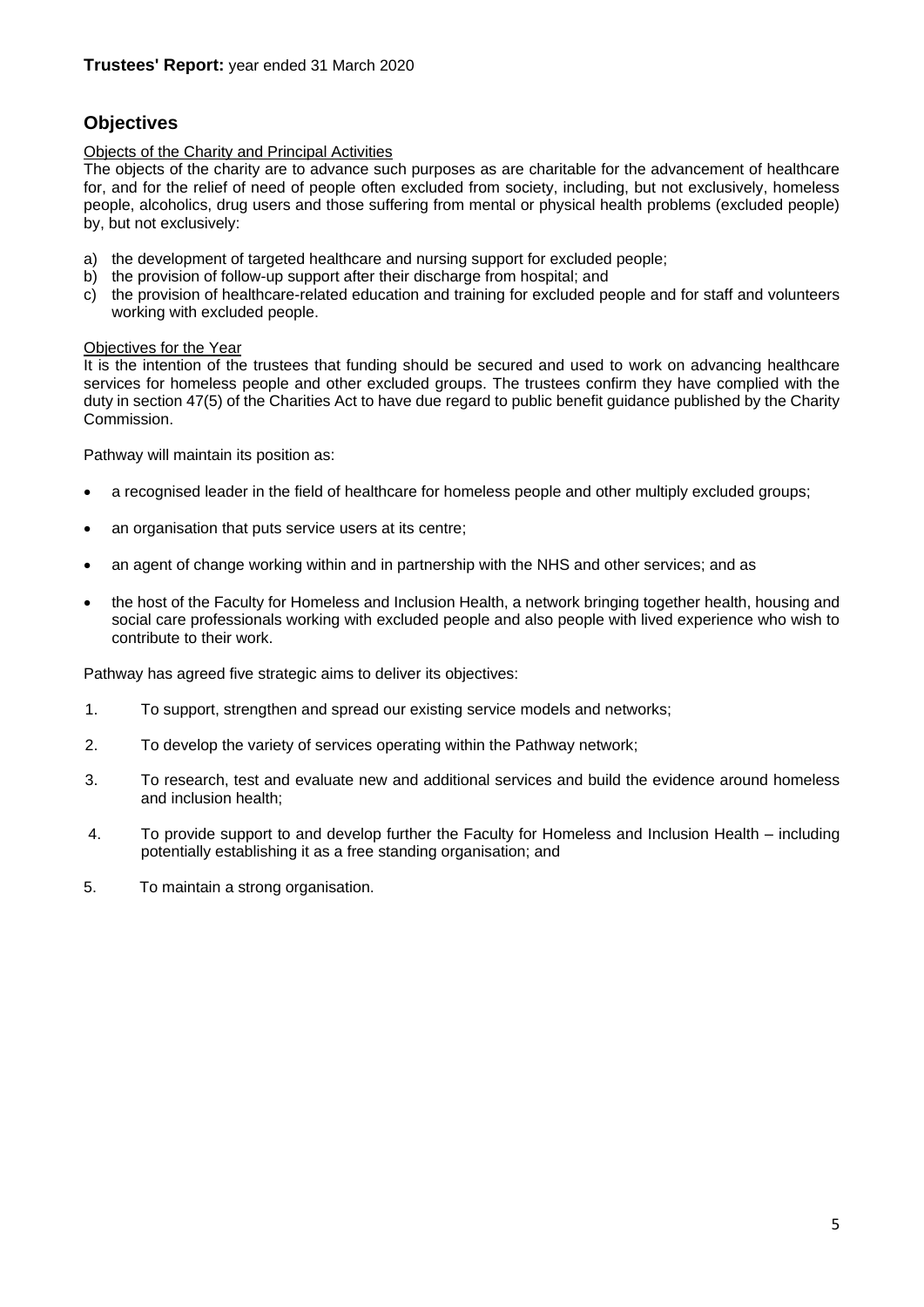## **Activities, Achievements and Performance**

In our tenth year of operation, the main activities and achievements for each of the aims have been:

### **Aim 1: To support, strengthen and spread our existing service models and networks**

- Pathway has supported services for homeless patients at ten hospitals (University College Hospital, The Royal London, Brighton & Sussex University Hospital, Bradford Royal Infirmary, Leeds General Infirmary, Manchester Royal Infirmary and King's Health Partners, covering Guy's and St Thomas', King's College Hospital and South London and the Maudsley and Bristol Royal Infirmary). Funding has been secured for the work to continue into 2020/21.
- In October 2019, a new Pathway supported service for homeless patients was opened in Hull Royal Infirmary. This will be the first service to test the social franchise concept that we are trialling with the support of the Health Foundation.
- We have funded and supported reflective practice sessions for staff in Pathway teams in Brighton and London, helping staff to address the emotional impact of their work.
- We have helped commissioners in Hackney and Newham to assess homeless health issues and made recommendations for service provision in their hospitals.
- We have supported Faculty members in Bournemouth and Bath to raise homeless health issues with local commissioners. A Pathway team in Bournemouth is being commissioned in 2020-21 as part of our social franchising project but its start date is delayed due to the Covid-19 pandemic.
- We have commenced needs assessments in four hospitals in Warwickshire to assess homeless health issues and will make recommendations for service provision later in 2020.
- Following approaches from commissioners, clinicians and other people working in or responsible for inclusion health, we are discussing the need for Pathway teams across the country including: Oxford, Cambridge, St Georges London, Birmingham, Bath, Southampton, Nottingham, Royal Free London, Exeter, Torbay, Salford, Southend, Doncaster, Sheffield, Croydon, and hospitals within Inner North East London STP. These are all at different stages, some have collected data or undertaken local needs assessments already and are ready to build a business case, whilst others are yet to start reviewing data to decide whether there are sufficient homeless patients to require a Pathway team.
- We helped to secure some winter pressures funding to establish a pilot team in St Mary's Hospital, part of the Imperial College Healthcare NHS Trust. The pilot commenced around February 2020, but was halted in March due to the outbreak of Covid-19. A short evaluation report is in preparation.
- We have developed an operational manual and promotional documents as part of the project to explore social franchising as a means of spreading Pathway's hospital model, and this is being tested with the Hull team. The manual will be available on-line to teams who sign up and will be kept updated.
- Pathway's Royal London Team won the NHS Parliamentary Award 2019 in the Excellence in Urgent and Emergency Care category.
- We led a project to define the role and potential of specialist nurses working in homeless hospital discharge involving all existing nurses in Pathway teams, other nurses working specifically with homeless patients in hospital across the UK, and a small team of Experts by Experience. Outputs include: standard job descriptions for nurses working homelessness Band 5 to 8a; competency framework including key performance indicators and monitoring notes developed; patient feedback for developed; job plan for advanced level practice accreditation; and the final analysis of continuing professional development needs. All nurses appreciated the opportunity to come together, share experiences and input into the outputs including the final report. A final meeting of the nurses was held in November 2019.
- The South London and Maudsley Pathway Team was shortlisted for the Royal College of Psychiatrists Award for Innovation, and also shortlisted and commended for their work by the London Homelessness Awards 2019.
- The annual Inclusion Health CPD day was held, and although not specifically aimed at Pathway teams was open to all Pathway teams. The cost of attending the day was reduced to capture a significant attendance.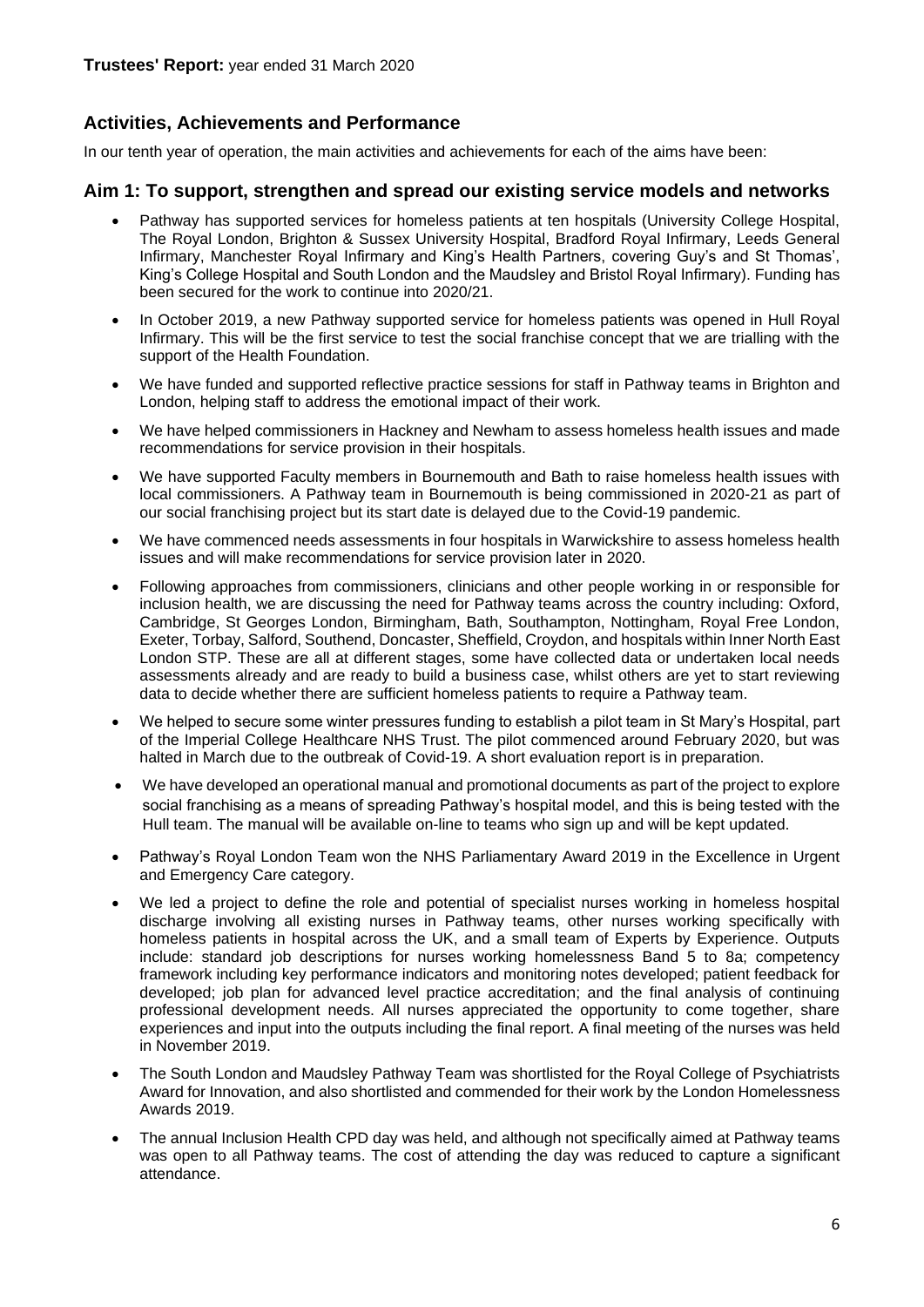- Regular Faculty email updates are sent to Pathway teams these include new learning materials.
- Faculty meetings are open to, and well attended by, Pathway Teams they include specific new learning presentations and discussion.

## **Aim 2: To develop the variety of services operating within the Pathway network**

- Pathway has pioneered short-term accommodation with specialist care, known as 'medical respite' to help homeless patients who need extra help and support to recover after being discharged from hospital. Several Pathway teams now have access to such facilities and we continue to build the case for wider provision, and have been investigating potential buildings and providers.
- 'A Needs Assessment for Homeless Medical Respite Provision in North Central London' was published in February 2020.
- The Senior Care Navigator working in the UCLH homeless team was transferred to its establishment from 1 May 2019, and UCLH NHS Trust have funded the employment of the remaining Care Navigator during 2019-20 and have committed funding until the end September 2020.
- The provider of the Pathway Team in Bradford has employed a person with lived experience based on our Pathway Care Navigator job description.
- Pathway completed the project to develop competency frameworks, standard job descriptions and a support network for nurses working with homeless patients, supporting a professional career path.
- We have welcomed a range of students over the past year from across the UK and abroad, and used our formalised programme for medical students undertaking self-selected components and electives within Pathway teams, helping to encourage the next generation of medical professionals to 'think homeless' and understand the impact that housing has on health.
- UCL Medical School agreed to include Pathway organised SSC placements for undergraduates in their core training offer. This became part of the programme for year 6 pre-final students and for year 2 students. The first placements took place in the academic year beginning September 2019, and a financial contribution was made by UCL for this service.
- Pathway's Mental Health Fellow developed and piloted a half day training module on 'trauma informed communications skills' to frontline non-mental health practitioners funded by a small grant from the Grocers Company. Pilot sessions have taken place through the year.
- Work is nearing completion on the project being hosted by Pathway to make a film and accompanying materials as a therapeutic resource for young people in a tier 4 in-patient mental health setting. It was tested in autumn 2019, and is currently being re-edited. The Anna Freud Evidence-Based Practice Unit are carrying out an evaluation of its impact.

## **Aim 3: To research, test and evaluate new and additional services and build the evidence around homeless and inclusion health**

- Pilot provision of legal advice services for homeless patients at UCLH and King's Health Partners hospitals and for specialist advice for migrants and homeless patients with no recourse to public funds who were admitted to the Royal London and UCLH was completed. A seminar to share experiences was held in April 2019, and an evaluation report developed and published in April 2020.
- Additional funding was secured to continue legal advice work into 2019/20, including by partnering two providers to secure additional funding to provide specialist advice for migrants and homeless patients with no recourse to public funds. Further funding has been secured for three years beginning 2020/21 to continue the legal advice to London Pathway teams, to extend to two mental health teams, TB Find and Treat and to build the evidence base further.
- Participation in the King's College led multi-site, multi-year National Institute of Health Research review of homeless hospital discharge arrangements exploring the efficacy of a variety of models continued. A series of six events to disseminate the results is planned and commenced in Bradford in autumn 2019, and events are planned for Bristol, Birmingham and Newcastle.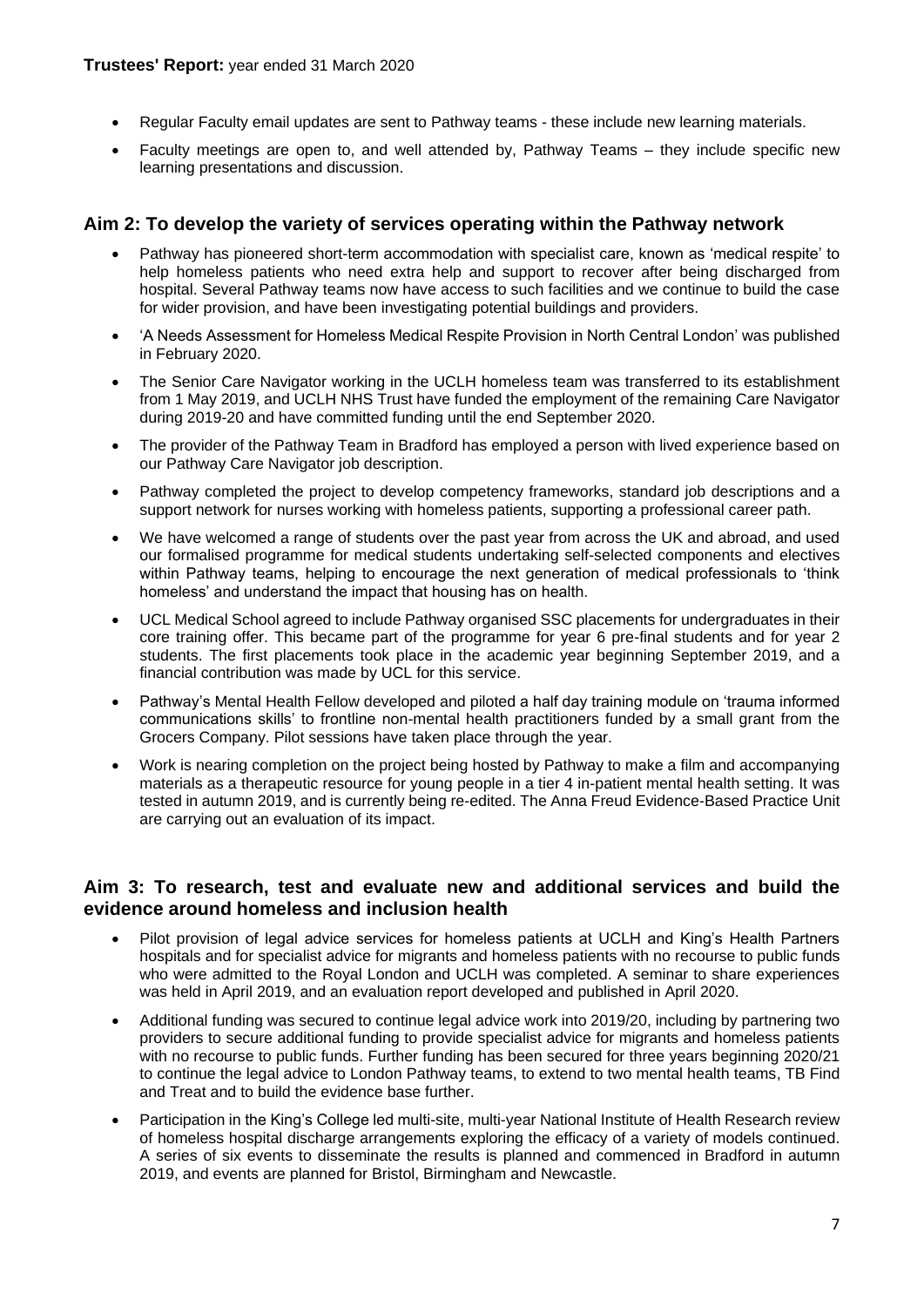- An on-line toolkit was launched to help hostel staff identify and support homeless people who are facing death; work continued to develop enhanced training models and two day training courses were rolled out to several locations across the UK. Multiple new papers were published topping citation scores have helped the project gain influence across the NHS.
- We continue to develop a network of Pathway Fellows, expert clinical and professional associates who work with Pathway on a voluntary or paid basis carrying out research into new models of care. Numerous journal papers, magazine articles and news reports authored by Pathway Fellows and staff on homeless health issues were published. They offer clinicians and the public an insight into homeless health and the need to support homeless patients.
- We have supported Experts by Experience (EbEs) people who have lived experience of homelessness and exclusion - to take part in research and consultation work, including advising on information booklets and feedback forms for homeless hospital services, and supporting focus groups on end of life care for homeless people.
- Dr Lucy Potter, Pathway's Clinical Research Fellow is an academic GP in Bristol supported by a NIHR in-practice fellowship. She runs an outreach clinic for street sex-working women as part of Bristol's Homeless Health Service. She is running a national survey asking those who work with street sexworkers for their insights in healthcare access and provision for this group, and she is facilitating a coproduction project with street sex-workers in Bristol to develop primary care services to better meet their needs. Pathway's Medical Director has supported the design of the project.
- Dr Rafi Rogans Watson a Geriatric Registrar, a Pathway Clinical Fellow volunteered with Pathway to explore the benefits of standard frailty assessments for complex needs/homeless adults by conducting an in-depth study of residents in a London hostel.
- Pathway joined with the National Homelessness Advice Service (NHAS) to deliver a series of half day seminars aimed at housing workers working in the health sector. The first event was held in July 2019 and was well attended and received.

## **Aim 4: To provide support to and develop further the Faculty for Homeless and Inclusion Health - including potentially establishing it as a free standing organisation**

- The MSc module in Inclusion Health developed by the Faculty for Homeless and Inclusion Health in partnership with University College London was run for the second year in 2019, again to much acclaim, and will be run again in spring 2020 – although due to Covid-19 the course will be run using internet technology. One Pathway employee took part in the course in 2019. The annual Inclusion Health CPD day was run in autumn 2019.
- A short e-learning for health module on inclusion health was developed in partnership with and funded by Health Education England.
- We have continued to grow membership of the Faculty, with over 2,000 members at the end of 2019/20, including medical professionals, housing and homelessness workers, social care professionals, public health experts, commissioners, researchers, and people with lived experience of exclusion. We launched a voluntary membership scheme in March 2019, asking members to donate to the Faculty to continue its varied programmes of work, and following a slow start it continues to grow in momentum.
- We held the eighth Faculty for Homeless and Inclusion Health international symposium: Pathways from Homelessness 2020: *2020: A Decade for Inclusion*, and supported a group of EbEs to attend and participate.
- We have further developed the Faculty's communications including use of social media (Twitter: 2500+ followers) and regular electronic newsletters, including special editions focussed on Covid-19.
- Faculty meetings were held and well attended in London and across England, and plans are in place to continue these in summer 2020 by internet technology due to Covid-19.
- The Faculty has supported many subgroups, including groups in Scotland, the north of England and the south-west, and special interest groups on dentistry, mental health and occupational therapy.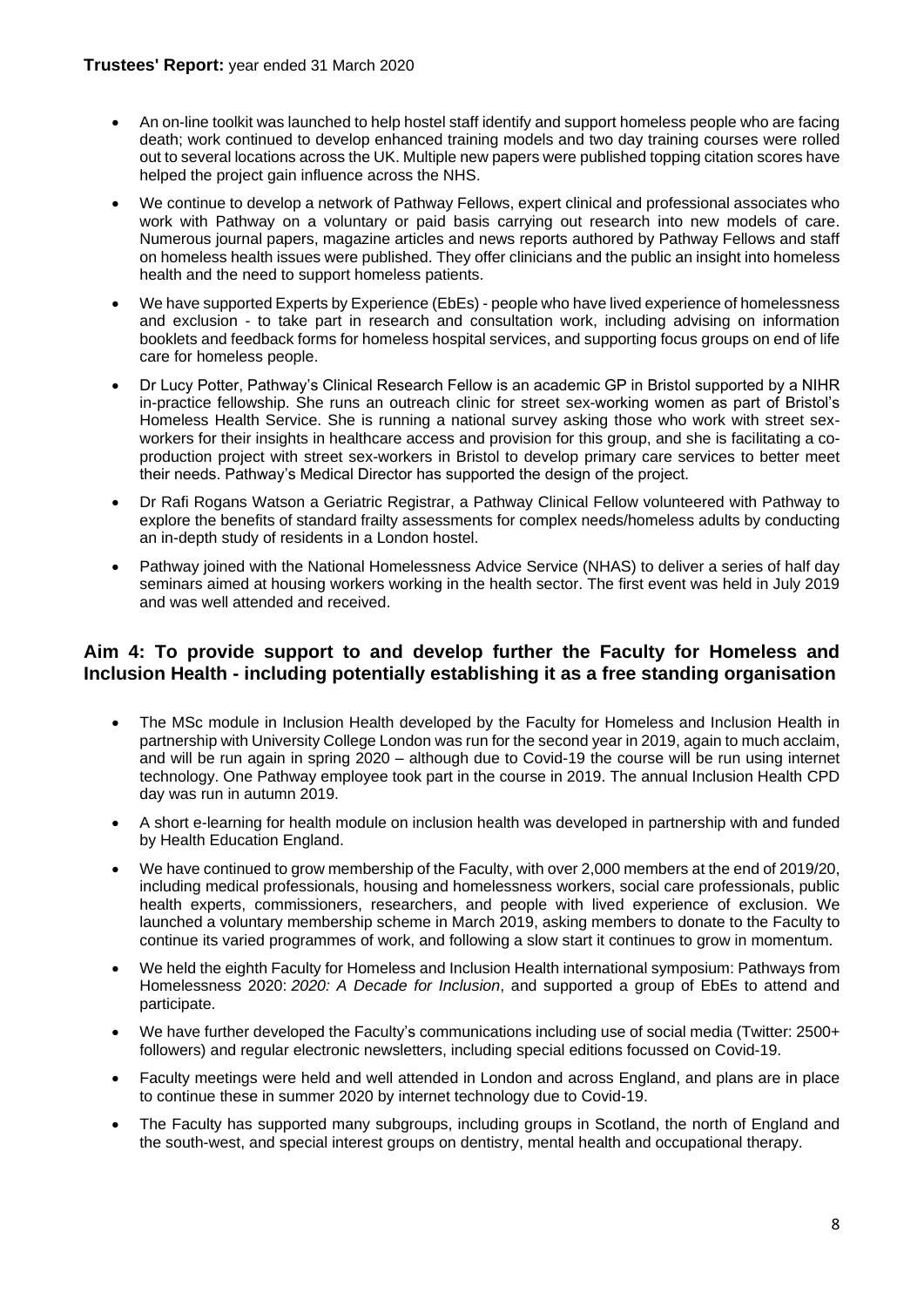## **Aim 5: To maintain a strong organisation**

- We have carried out considerable work to develop materials to test the spread of hospital teams by social franchising as a mechanism to help Pathway financially sustainable.
- We hosted a secondment of a fast streamer for six months from the Civil Service his remuneration was covered by his substantive employer. He worked on a publication: Rethinking Homelessness: Clinical Perspectives to mark Pathway's 10<sup>th</sup> Anniversary and also helped with planning for the celebration held on 11 March 2020.
- We are receiving pro-bono legal support from Wiggin LLP for work to register Pathway's brand as a trademark. This work will help in the promotion of our social franchise offer to new partners.
- We are currently exploring synergy and how to benefit from future collaborative partnership working with Crisis.
- Pathway continued to be registered with the Fundraising Regulator.

#### **Review of financial position**

The gross income for the year amounted to: £730,625 (2019 - £948,948). The associated expenditure for the year was £807,069 (2019 - £885,161). This gives a net deficit for the year of £76,444 (2019 - net surplus of £63,787). Total reserves to be carried forward to 2020/21 are £531,431 (2019 - £607,875).

The principal sources of funds in 2019/20 were:

| The Oak Foundation - 4th payment of a five year core grant (unrestricted)                                                                                                                                                | 250,000 |
|--------------------------------------------------------------------------------------------------------------------------------------------------------------------------------------------------------------------------|---------|
| The Health Foundation – payment of grant to continue the exploration of social<br>franchising and licensing as a way of spreading Pathway's hospital team model<br>(restricted)                                          | 178,733 |
| University College London Hospital NHS Foundation Trust - payment to support<br>four sessions per week of a specialist homeless GP for the hospital's homeless team<br>and six months pay of Care Navigator (restricted) | 72,420  |
| <b>Texel Foundation –</b> 1 <sup>st</sup> payment of a two year core grant focussed on the Faculty for<br>Homeless and Inclusion Health and Experts by Experience (restricted)                                           | 50,000  |
| <b>Clothworkers Company</b> – grant towards the development of the Experts by Experience<br>programme of work (restricted)                                                                                               | 32,000  |
| Guys and St Thomas' NHS Trust – annual contribution for support to Pathway teams<br>in the King's Health Partnership (unrestricted)                                                                                      | 20,000  |
| Hackney Council - funding for development of a needs assessment and business case<br>towards a Pathway team (restricted)                                                                                                 | 20,000  |
| Warwickshire County Council - funding for development of four needs assessments<br>and business cases towards Pathway teams (restricted)                                                                                 | 20,800  |
| Greater London Authority - Department of Community and Local Government's cold<br>weather funding to support the pilot Pathway Homeless Team in St Mary's hospital<br>(restricted)                                       | 12,832  |
| Queens Nursing Institute - secondment of Sam Dorney-Smith for one day per week<br>(restricted)                                                                                                                           | 12,819  |
| DW Trust - grant towards the production of the Mouse training film for young people<br>with mental health issues (restricted)                                                                                            | 7,500   |
| The Cooperative Society - donation to fund items to ensure homeless patient dignity<br>in Brighton (restricted)                                                                                                          | 6,141   |
| Crisis $UK - a$ single grant to support the attendance of Experts by Experience at the<br>Faculty of Homeless and Inclusion Health's annual international symposium (restricted)                                         | 5,000   |

Just over 80% (£648,253) of the expenditure can be attributed directly to Pathway's core activities, with just under 20% (£158,816) related to support work including governance. No payment was made to a consultant for fundraising activities in 2019/20 (£438 in 2018/19).

£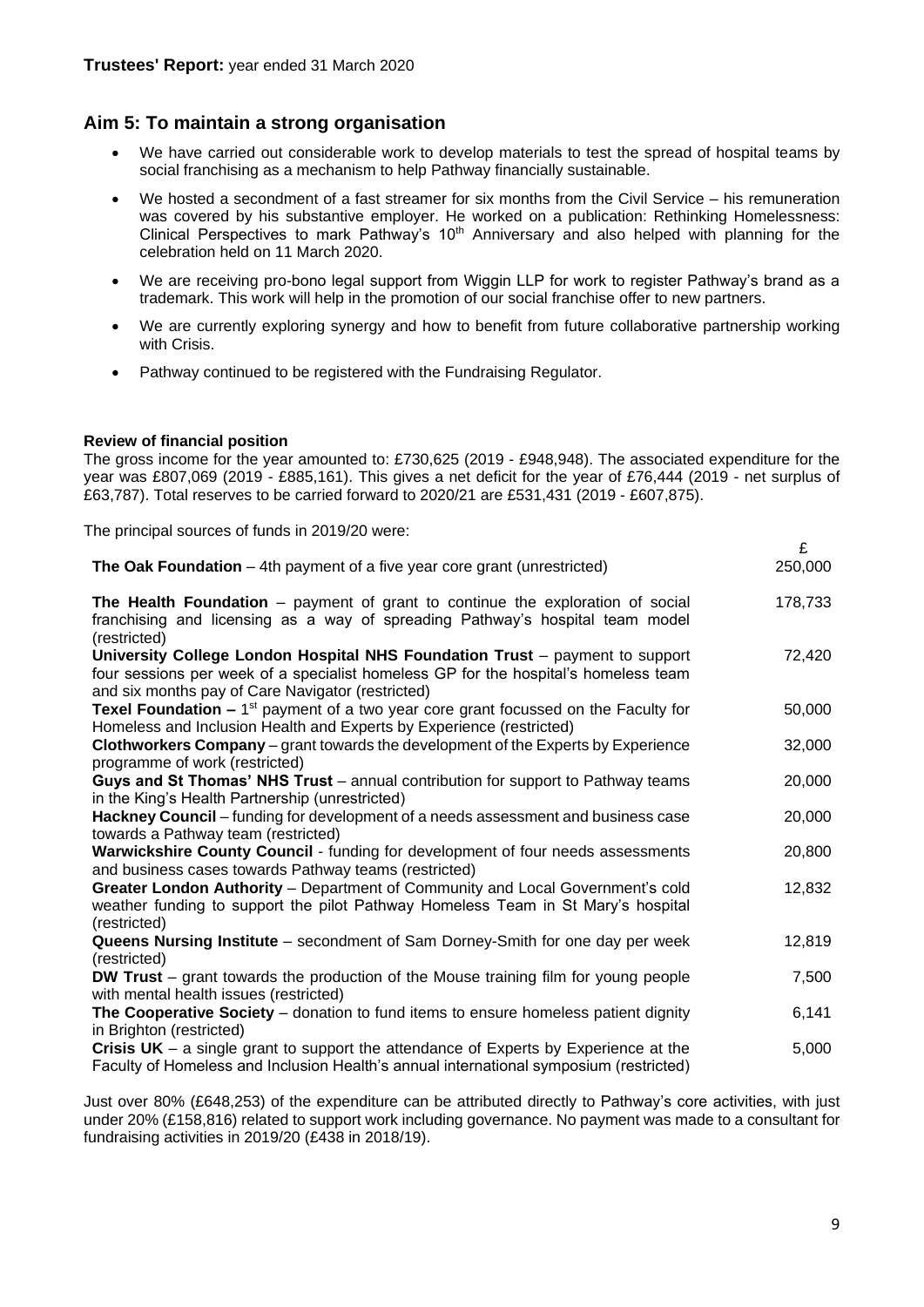#### **Reserves policy**

At the end of 2019/20 Pathway holds reserves of £531,431 (£204,327 restricted and £327,104 unrestricted). At their meeting in March 2020 the trustees agreed to leave unchanged the reserves policy of retaining unrestricted reserves to cover four months basic overheads (estimated at £135,621) and retaining sufficient unrestricted to meet 2020/21 funding commitments, estimated at £125,000. The unrestricted reserve of £327,104 therefore provides sufficient funds to cover management, administration and support costs and to respond to emergency situations for 2020/21. Restricted reserves are balances of funding secured for specific projects, where the funding organisation requires the funding to be used on this work, and where work is continuing. Pathway records specific costs against these funds as they are incurred.

#### **Plans for Future Periods**

We will continue our work towards the objectives set out in our strategic plan:

- to support, strengthen and spread our existing service models and networks;
- to develop the variety of services operating within the Pathway network;
- to research, test and evaluate new and additional services and build the evidence around homeless and inclusion health;
- to provide support to and develop further the Faculty for Homeless and Inclusion Health including potentially establishing it as a free standing organisation; and
- to maintain a strong organisation.

We will:

- continue work with the Health Foundation to explore and validate the potential of social franchising to spread the Pathway hospital team model and to secure a sustainable income stream for the core Pathway charity;
- continue to build the case for wider provision of medical respite, including investigating potential buildings and providers;
- promote further our scheme for Faculty members and supporters to make voluntary donations to support the activities of the Faculty;
- explore the synergy and opportunities for closer collaborative partnership working with Crisis; and
- continue to work to secure employment with the relevant NHS Trust for the remaining Pathway's trained Care Navigator.

#### **Statement of Trustees' Responsibilities**

The trustees (who are also directors of Pathway for the purposes of company law) are responsible for preparing the trustees' report and financial statements in accordance with applicable law and United Kingdom Accounting Standards (United Kingdom Generally Accepted Accounting Practice).

Company law requires the trustees to prepare financial statements for each financial year which give a true and fair view of the state of affairs of the charitable company and of the income and expenditure of the charitable company for that period.

In preparing these financial statements, the trustees are required to:

- select suitable accounting policies and then apply them consistently;
- observe the methods and principles in the Accounting and Reporting by Charities: Statement of Recommended Practice applicable to charities preparing their accounts in accordance with the Financial Reporting Standard applicable to the United Kingdom and Republic of Ireland (FRS 102);
- make judgements and estimates that are reasonable and prudent;
- state whether applicable United Kingdom Accounting Standards have been followed, subject to any material departures disclosed and explained in the financial statements; and
- prepare the financial statements on the going concern basis unless it is inappropriate to presume that the charitable company will continue in operation.

The trustees are responsible for keeping proper accounting records that disclose with reasonable accuracy at any time the financial position of the charitable company and enable them to ensure that the financial statements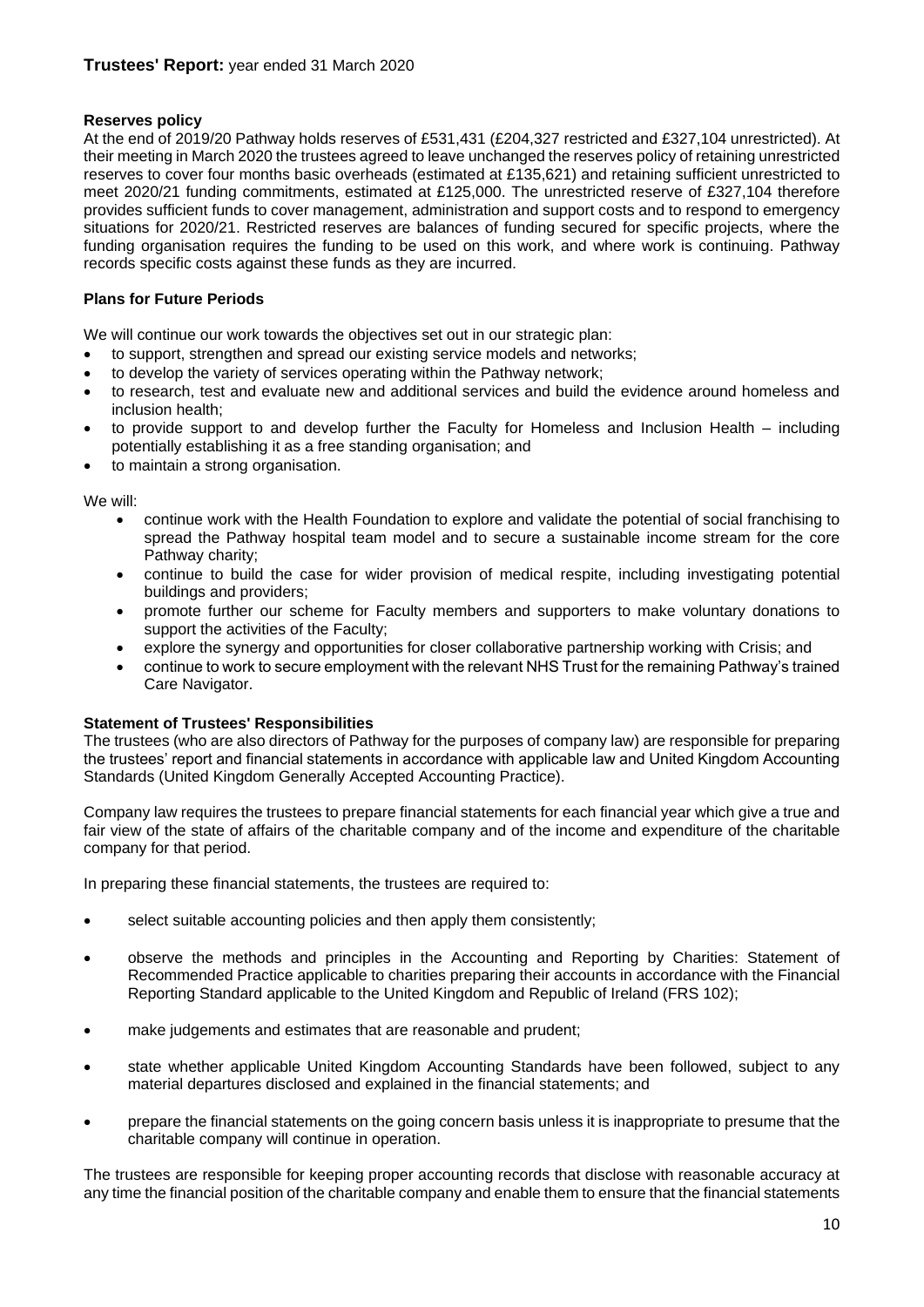#### **Trustees' Report:** year ended 31 March 2020

comply with the Companies Act 2006. They are also responsible for safeguarding the assets of the charitable company and hence for taking reasonable steps for the prevention and detection of fraud and other irregularities.

Each of the trustees confirms that:

- so far as the trustee is aware, there is no relevant audit information of which the charitable company's auditor is unaware; and
- the trustee has taken all the steps that he/she ought to have taken as a trustee in order to make himself/herself aware of any relevant audit information and to establish that the charitable company's auditor is aware of that information.

This confirmation is given and should be interpreted in accordance with the provisions of s418 of the Companies Act 2006.

The trustees are responsible for the maintenance and integrity of the corporate and financial information included on the charitable company's website. Legislation in the United Kingdom governing the preparation and dissemination of financial statements may differ from legislation in other jurisdictions.

The above report has been prepared in accordance with the special provisions of Part 15 of the Companies Act 2006 relating to small companies.

Approved and authorised by the Board of Trustees 15 July 2020 and signed on its behalf by:

prplu

<span id="page-12-0"></span>Leslie Morphy, OBE Chair of Pathway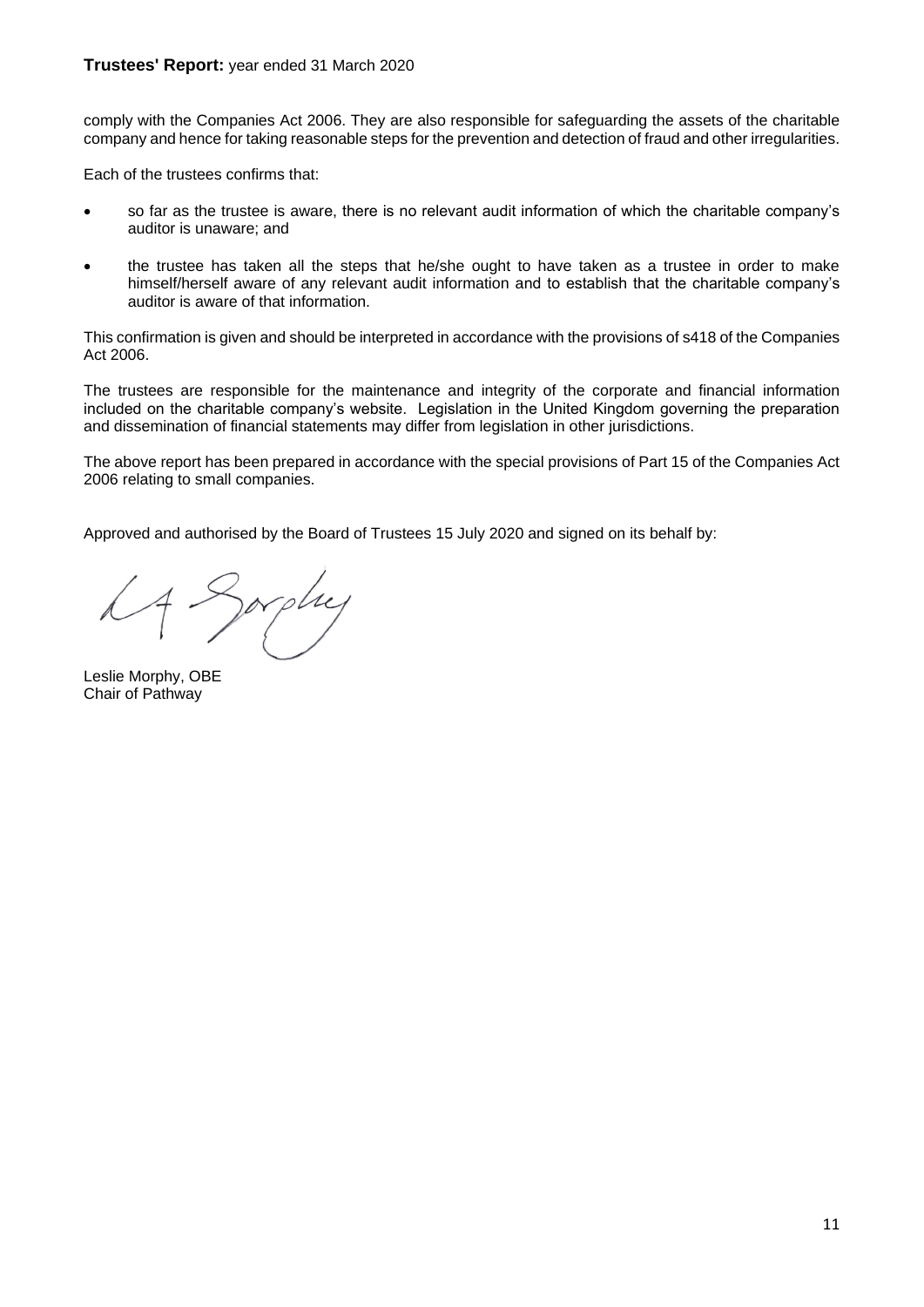#### **Independent auditor's report to the members of The London Pathway**

#### **Opinion**

We have audited the financial statements of The London Pathway (the 'charitable company') for the year ended 31 March 2020 which comprise the statement of financial activities, the balance sheet, the statement of cash flows, the principal accounting policies and the notes to the financial statements. The financial reporting framework that has been applied in their preparation is applicable law and United Kingdom Accounting Standards, including Financial Reporting Standard 102 'The Financial Reporting Standard applicable in the UK and Republic of Ireland' (United Kingdom Generally Accepted Accounting Practice).

In our opinion, the financial statements:

- give a true and fair view of the state of the charitable company's affairs as at 31 March 2020 and of its income and expenditure for the year then ended;
- have been properly prepared in accordance with United Kingdom Generally Accepted Accounting Practice; and
- have been prepared in accordance with the requirements of the Companies Act 2006.

#### **Basis for opinion**

We conducted our audit in accordance with International Standards on Auditing (UK) (ISAs (UK)) and applicable law. Our responsibilities under those standards are further described in the auditor's responsibilities for the audit of the financial statements section of our report. We are independent of the charitable company in accordance with the ethical requirements that are relevant to our audit of the financial statements in the UK, including the FRC's Ethical Standard, and we have fulfilled our other ethical responsibilities in accordance with these requirements. We believe that the audit evidence we have obtained is sufficient and appropriate to provide a basis for our opinion.

#### **Conclusions relating to going concern**

We have nothing to report in respect of the following matters in relation to which the ISAs (UK) require us to report to you where:

- $\bullet$  the trustees' use of the going concern basis of accounting in the preparation of the financial statements is not appropriate; or
- $\bullet$  the trustees have not disclosed in the financial statements any identified material uncertainties that may cast significant doubt about the charitable company's ability to continue to adopt the going concern basis of accounting for a period of at least twelve months from the date when the financial statements are authorised for issue.

#### **Other information**

The trustees are responsible for the other information. The other information comprises the information included in the annual report, other than the financial statements and our auditor's report thereon. Our opinion on the financial statements does not cover the other information and, except to the extent otherwise explicitly stated in our report, we do not express any form of assurance conclusion thereon.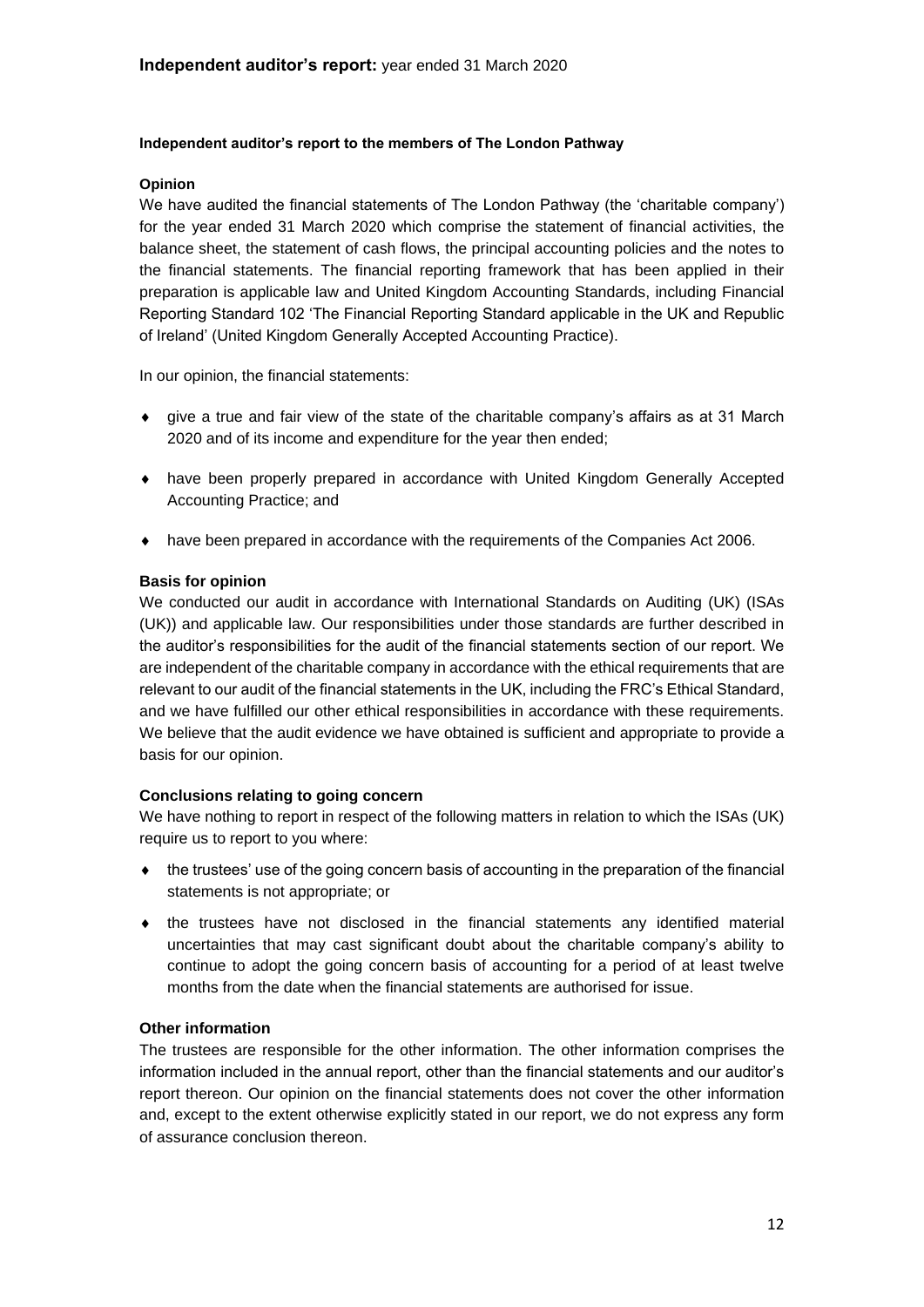#### **Other information** (continued)

In connection with our audit of the financial statements, our responsibility is to read the other information and, in doing so, consider whether the other information is materially inconsistent with the financial statements or our knowledge obtained in the audit or otherwise appears to be materially misstated. If we identify such material inconsistencies or apparent material misstatements, we are required to determine whether there is a material misstatement in the financial statements or a material misstatement of the other information. If, based on the work we have performed, we conclude that there is a material misstatement of this other information, we are required to report that fact.

We have nothing to report in this regard.

#### **Opinions on other matters prescribed by the Companies Act 2006**

In our opinion, based on the work undertaken in the course of the audit:

- $\bullet$  the information given in the trustees' report for the financial year for which the financial statements are prepared is consistent with the financial statements; and
- $\bullet$  the trustees' report has been prepared in accordance with applicable legal requirements.

#### **Matters on which we are required to report by exception**

In the light of the knowledge and understanding of the charitable company and its environment obtained in the course of the audit, we have not identified material misstatements in the trustees' report. We have nothing to report in respect of the following matters in relation to which the Companies Act 2006 requires us to report to you if, in our opinion:

- adequate accounting records have not been kept, or returns adequate for our audit have not been received from branches not visited by us; or
- the financial statements are not in agreement with the accounting records and returns; or
- certain disclosures of trustees' remuneration specified by law are not made; or
- we have not received all the information and explanations we require for our audit; or
- the trustees were not entitled to prepare the financial statements in accordance with the small companies regime and take advantage of the small companies' exemptions in preparing the trustees' report and from the requirement to prepare a strategic report.

#### **Responsibilities of trustees**

As explained more fully in the trustees' responsibilities statement, the trustees are responsible for the preparation of the financial statements and for being satisfied that they give a true and fair view, and for such internal control as the trustees determine is necessary to enable the preparation of financial statements that are free from material misstatement, whether due to fraud or error.

In preparing the financial statements, the trustees are responsible for assessing the charitable company's ability to continue as a going concern, disclosing, as applicable, matters related to going concern and using the going concern basis of accounting unless the trustees either intend to liquidate the charitable company or to cease operations, or have no realistic alternative but to do so.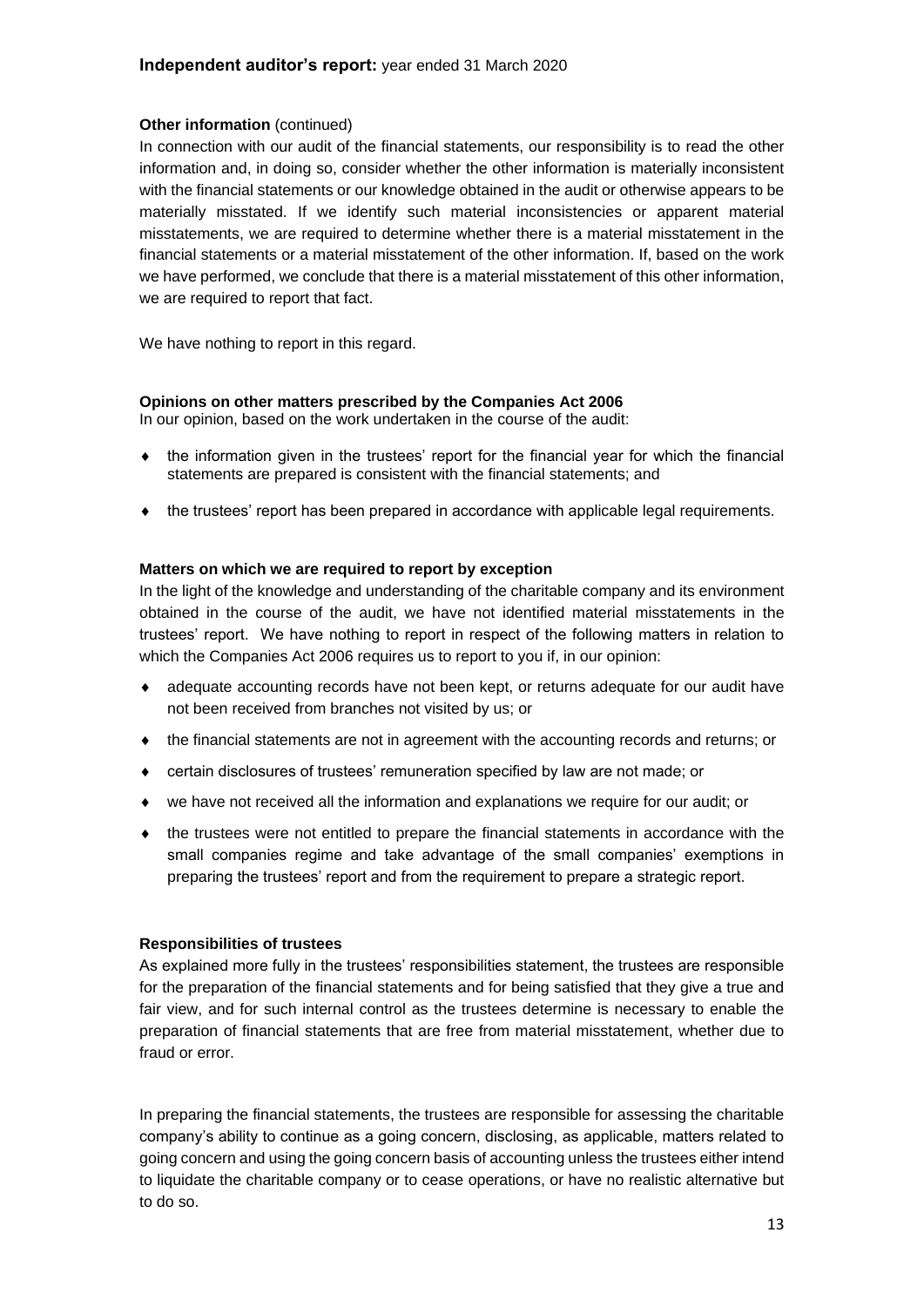#### **Auditor's responsibilities for the audit of the financial statements**

Our objectives are to obtain reasonable assurance about whether the financial statements as a whole are free from material misstatement, whether due to fraud or error, and to issue an auditor's report that includes our opinion. Reasonable assurance is a high level of assurance, but is not a guarantee that an audit conducted in accordance with ISAs (UK) will always detect a material misstatement when it exists. Misstatements can arise from fraud or error and are considered material if, individually or in the aggregate, they could reasonably be expected to influence the economic decisions of users taken on the basis of these financial statements.

A further description of our responsibilities for the audit of the financial statements is located on the Financial Reporting Council's website at www.frc.org.uk/auditorsresponsibilities. This description forms part of our auditor's report.

#### **Use of our report**

This report is made solely to the charitable company's members, as a body, in accordance with Chapter 3 of Part 16 of the Companies Act 2006. Our audit work has been undertaken so that we might state to the charitable company's members those matters we are required to state to them in an auditor's report and for no other purpose. To the fullest extent permitted by law, we do not accept or assume responsibility to anyone other than the charitable company and the charitable company's members as a body, for our audit work, for this report, or for the opinions we have formed.

Betracht Lhe

Katharine Patel (Senior Statutory Auditor) For and on behalf of Buzzacott LLP, Statutory Auditor 130 Wood Street London EC2V 6DL Date: 3 August 2020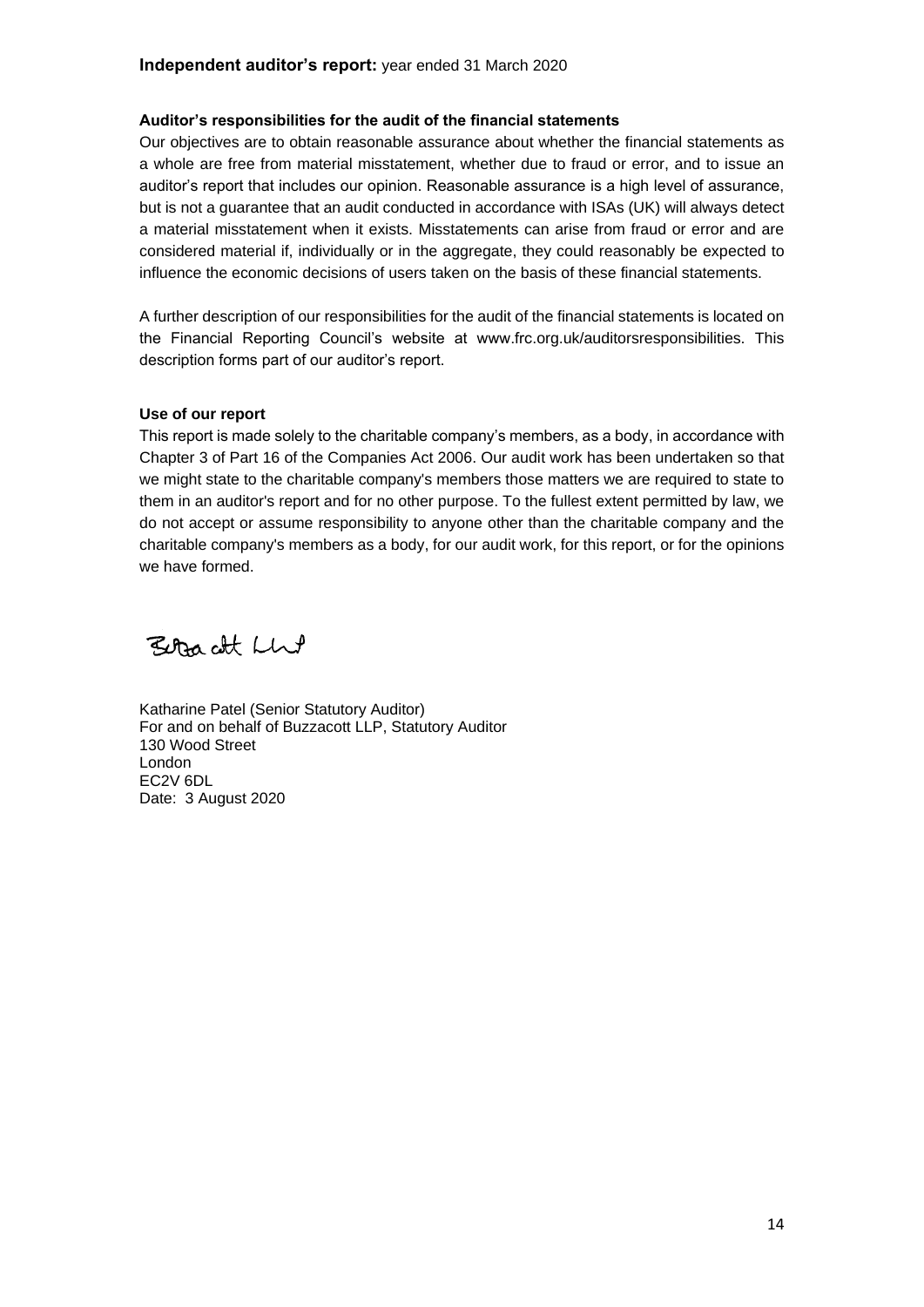<span id="page-16-0"></span>

|                                                                                  | <b>Notes</b>   | Unrestricted<br>funds<br>£ | Restricted<br>funds<br>£ | <b>Total</b><br>£ | 2020 Unrestricted<br>funds<br>£ | Restricted<br>funds<br>£ | 2019<br>Total<br>£ |
|----------------------------------------------------------------------------------|----------------|----------------------------|--------------------------|-------------------|---------------------------------|--------------------------|--------------------|
| Income:                                                                          |                |                            |                          |                   |                                 |                          |                    |
| Donations and legacies                                                           |                | 38,479                     | 11,821                   | 50,300            | 61,022                          | 617                      | 61,639             |
| Income from charitable<br>activities                                             |                |                            |                          |                   |                                 |                          |                    |
| Grants                                                                           | $\overline{c}$ | 250,000                    | 268,776                  | 518,776           | 266,000                         | 496,862                  | 762,862            |
| Research and project<br>income                                                   | $\overline{c}$ | 36,310                     | 125,239                  | 161,549           | 36,955                          | 87,492                   | 124,447            |
| <b>Total income</b>                                                              |                | 324,789                    | 405,836                  | 730,625           | 363,977                         | 584,971                  | 948,948            |
| <b>Expenditure:</b>                                                              |                |                            |                          |                   |                                 |                          |                    |
| Expenditure on charitable<br>activities                                          | 3              | 257,928                    | 549,141                  | 807,069           | 330,593                         | 554,568                  | 885,161            |
| <b>Total expenditure</b>                                                         |                | 257,928                    | 549,141                  | 807,069           | 330,593                         | 554,568                  | 885,161            |
| Net income (expenditure)<br>and net movement in<br>funds for the year            | 5              | 66,861                     | (143, 305)               | (76, 444)         | 33,384                          | 30,403                   | 63,787             |
| <b>Reconciliation of funds</b><br>Total funds brought forward<br>at 1 April 2019 |                | 260,243                    | 347,632                  | 607,875           | 226,859                         | 317,229                  | 544,088            |
| <b>Total funds carried</b><br>forward<br>at 31 March 2020                        |                | 327,104                    | 204,327                  | 531,431           | 260,243                         | 347,632                  | 607,875            |

#### **Statement of financial activities:** year ended 31 March 2020 **(Including an Income and Expenditure Account)**

The statement of financial activities includes all gains and losses recognised in the year.

All income and expenditure derived from continuing activities in the above two financial periods.

The accounting policies and notes on pages 18 to 32 form part of these financial statements.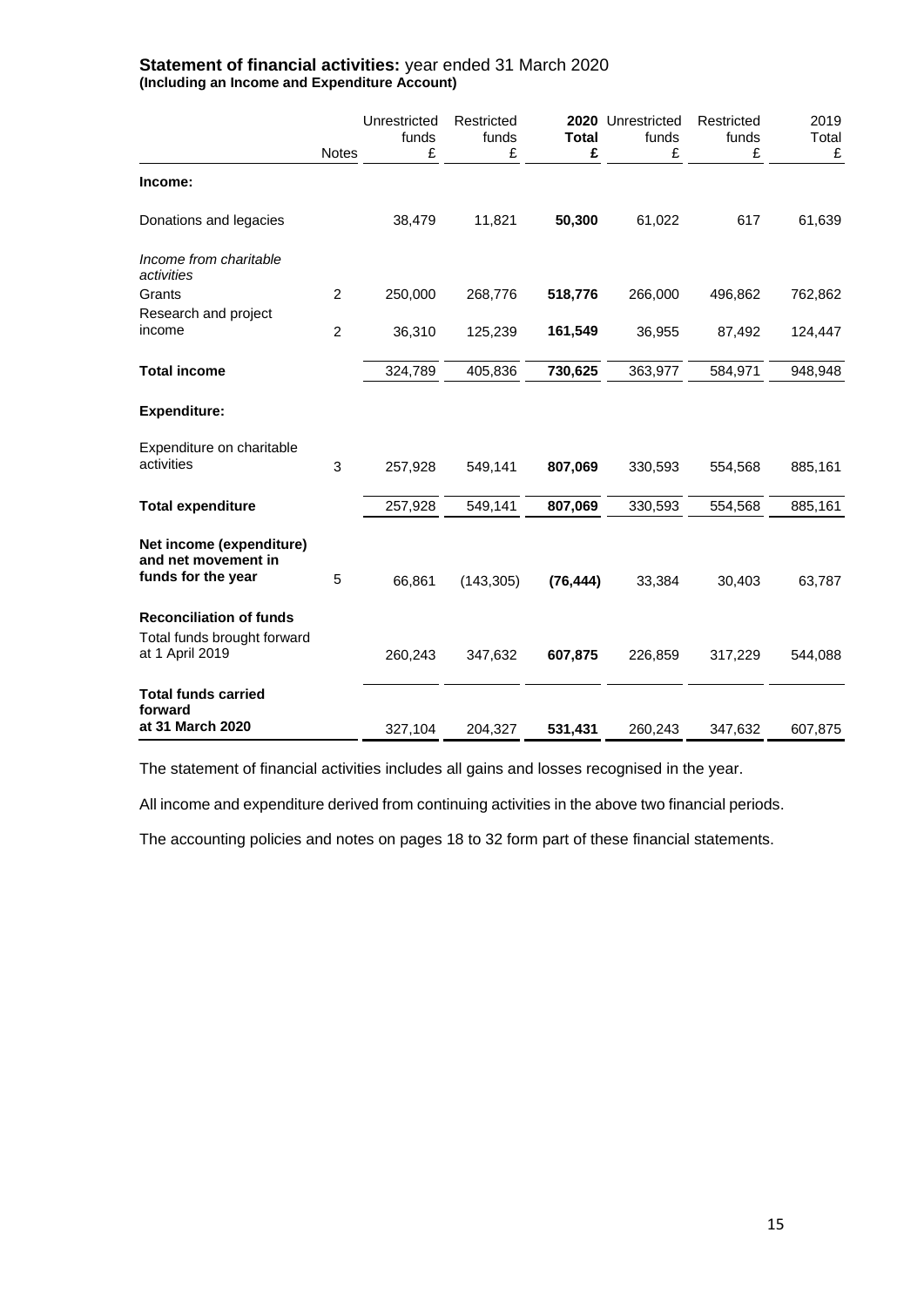<span id="page-17-0"></span>

|                                       |      | 2020     | 2020    | 2019      | 2019    |
|---------------------------------------|------|----------|---------|-----------|---------|
|                                       | Note | £        | £       | £         | £       |
| <b>Current assets</b>                 |      |          |         |           |         |
| <b>Debtors</b>                        | 9    | 66,165   |         | 52,171    |         |
| Cash at bank                          |      | 520,028  |         | 611,897   |         |
|                                       |      | 586,193  |         | 664,068   |         |
| <b>Liabilities</b>                    |      |          |         |           |         |
| Creditors falling due within one year | 10   | (54,762) |         | (56, 193) |         |
| <b>Net assets</b>                     |      |          | 531,431 |           | 607,875 |
| The funds of the charity              |      |          |         |           |         |
| Unrestricted funds                    | 11   |          | 327,104 |           | 260,243 |
| <b>Restricted funds</b>               | 12   |          | 204,327 |           | 347,632 |
| <b>Total charity funds</b>            | 13   |          | 531,431 |           | 607,875 |

The accounting policies and notes on pages 18 to **Error! Bookmark not defined.** form part of these financial statements.

These financial statements were approved by the Board of Trustees for issue on 15 July 2020 and signed on its behalf by:

Sorphy

Leslie Morphy, OBE

**Chair**

The London Pathway, Charity Registration no 1138741 Company Registration No: 07210798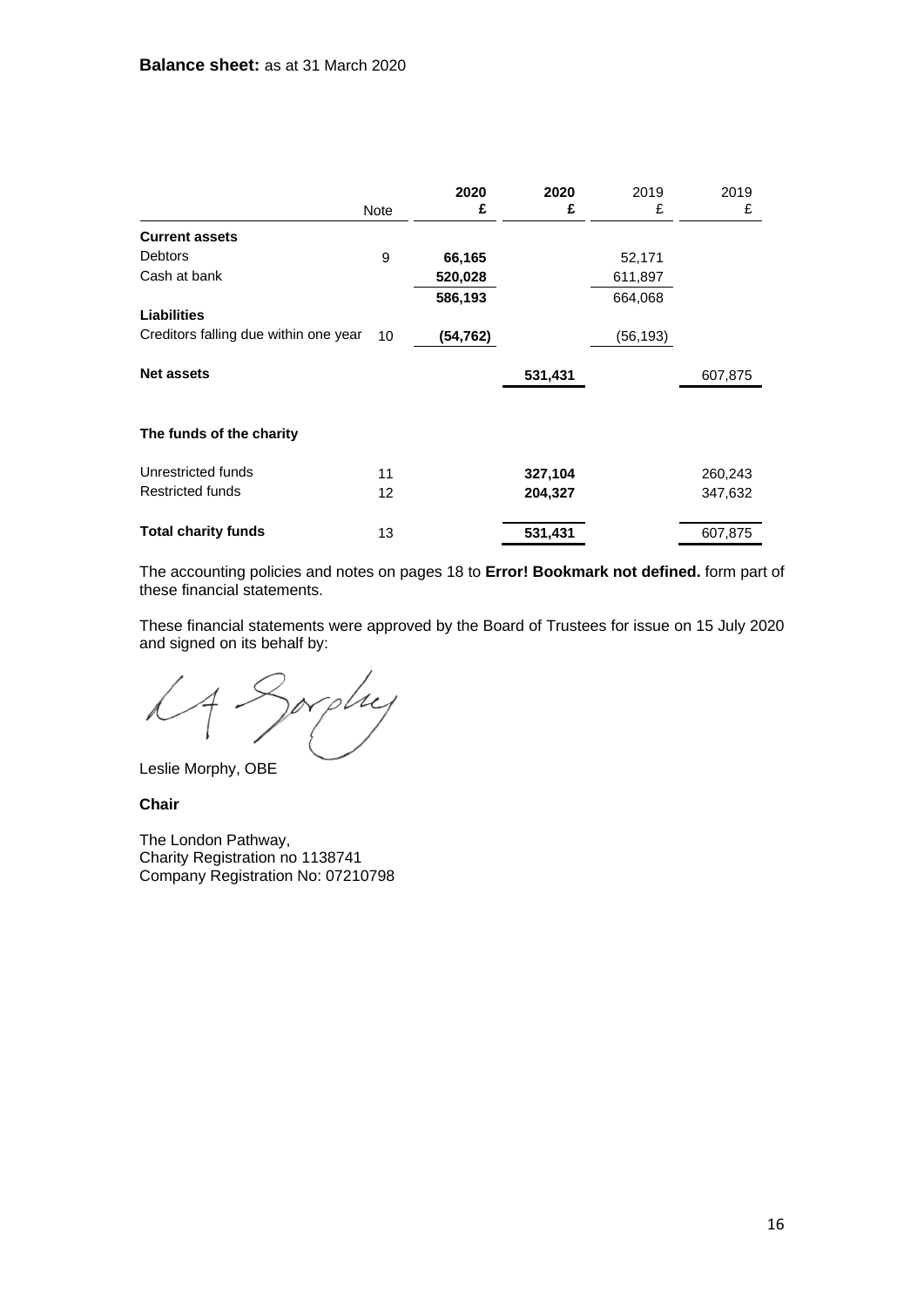|                                                     | <b>Notes</b> | 2020<br>£ | 2019<br>£ |
|-----------------------------------------------------|--------------|-----------|-----------|
| Cash flow from operating activities:                |              |           |           |
| Net cash (used in) provided by operating activities | A            | (91,869)  | 56,527    |
|                                                     |              |           |           |
| Change in cash and cash equivalents in the year     |              | (91,869)  | 56,527    |
| Cash and cash equivalents at 1 April 2019           | в            | 611,897   | 555,370   |
| Cash and cash equivalents at 31 March 2020          | в            | 520,028   | 611.897   |

**Notes to the statement of cash flows for the year to 31 March 2020.**

| Reconciliation of net movement in funds to net cash (used in) provided by operating activities |           |
|------------------------------------------------------------------------------------------------|-----------|
| 2020                                                                                           | 2019      |
| £                                                                                              | £         |
| (76, 444)                                                                                      | 63,787    |
|                                                                                                |           |
| (13,994)                                                                                       | (10, 759) |
| (1,431)                                                                                        | 3,499     |
| (91, 869)                                                                                      | 56,527    |
|                                                                                                |           |
| 2020                                                                                           | 2019      |
| £                                                                                              | £         |
| 520,028                                                                                        | 611,897   |
| 520,028                                                                                        | 611,897   |
|                                                                                                |           |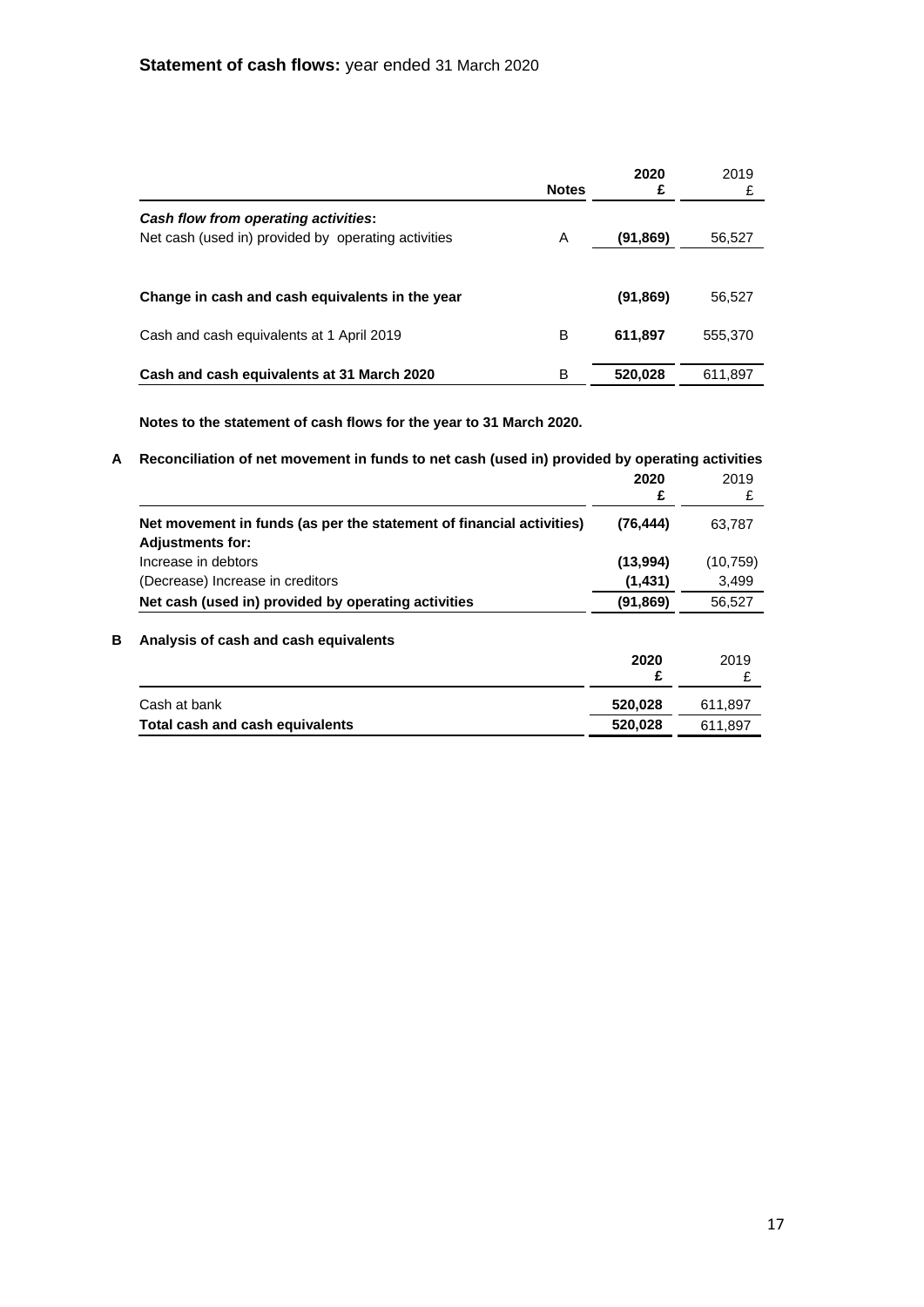#### **1. Accounting policies**

<span id="page-19-0"></span>The principal accounting policies adopted, judgements and key sources of estimation uncertainty in the preparation of the financial statements are laid out below.

#### **Basis of preparation**

The financial statements have been prepared in accordance with Accounting and Reporting by Charities: Statement of Recommended Practice applicable to charities preparing their accounts in accordance with the Financial Reporting Standard applicable in the United Kingdom and Republic of Ireland (FRS 102) (Charities SORP FRS 102) issued on 16 July 2014, Update Bulletin 1 issued on 2 February 2016, the Financial Reporting Standard applicable in the UK and Republic of Ireland (FRS 102) and the Charities Act 2011. The financial statements have been prepared under the historical cost except for the modification to a fair value basis as specified in the accounting policies below.

The charity constitutes a public benefit entity as defined by FRS 102.

All financial information is presented in British Pounds Sterling  $(E)$ , the charity's functional currency, and has been rounded to the nearest pound (£).

#### **Critical accounting estimates and judgements**

The preparation of financial statements requires the use of certain critical accounting estimates and judgements. It also requires the trustees' to exercise judgement in the process of applying accounting policies. Estimates and judgements are continually evaluated and are based on historical experience and other factors, including an expectation of future events that are believed to be reasonable under the circumstances. Although these estimates are based on the trustees' best knowledge of the amount, event or actions, actual results may differ from those estimates.

There are no areas requiring the use of estimates and critical judgements that may significantly impact on the charity's financial activities and financial position.

#### **Assessment of going concern**

The trustees have assessed whether the use of the going concern assumption is appropriate in preparing these financial statements. The trustees have made this assessment in respect to a period of one year from the date of approval of these financial statements.

The charity has prepared forecasts and budgets for a three year period to 2022/23 which provide the trustees with detailed costs for Pathway projects currently undertaken and proposed, together with an indication of how projected costs could be scaled back should funding levels fall. These forecasts reflect Covd-19 and recognise that the pandemic will cause uncertainty and impact on how Pathway operates in the foreseeable future. However, Pathway is fortunate to have significant committed grant funding in place for 2020/21 and is less reliant on donations or income of a variable nature.

Having considered the charity's budget forecasts, the charity's cash reserves at 31 March 2020 of £520,028, and so far as is reasonably possible the potential impact of the Covid-19 pandemic, the trustees are satisfied that there will be sufficient future funds to allow the charity to continue as a going concern and have sufficient resources to meet its liabilities as they fall due.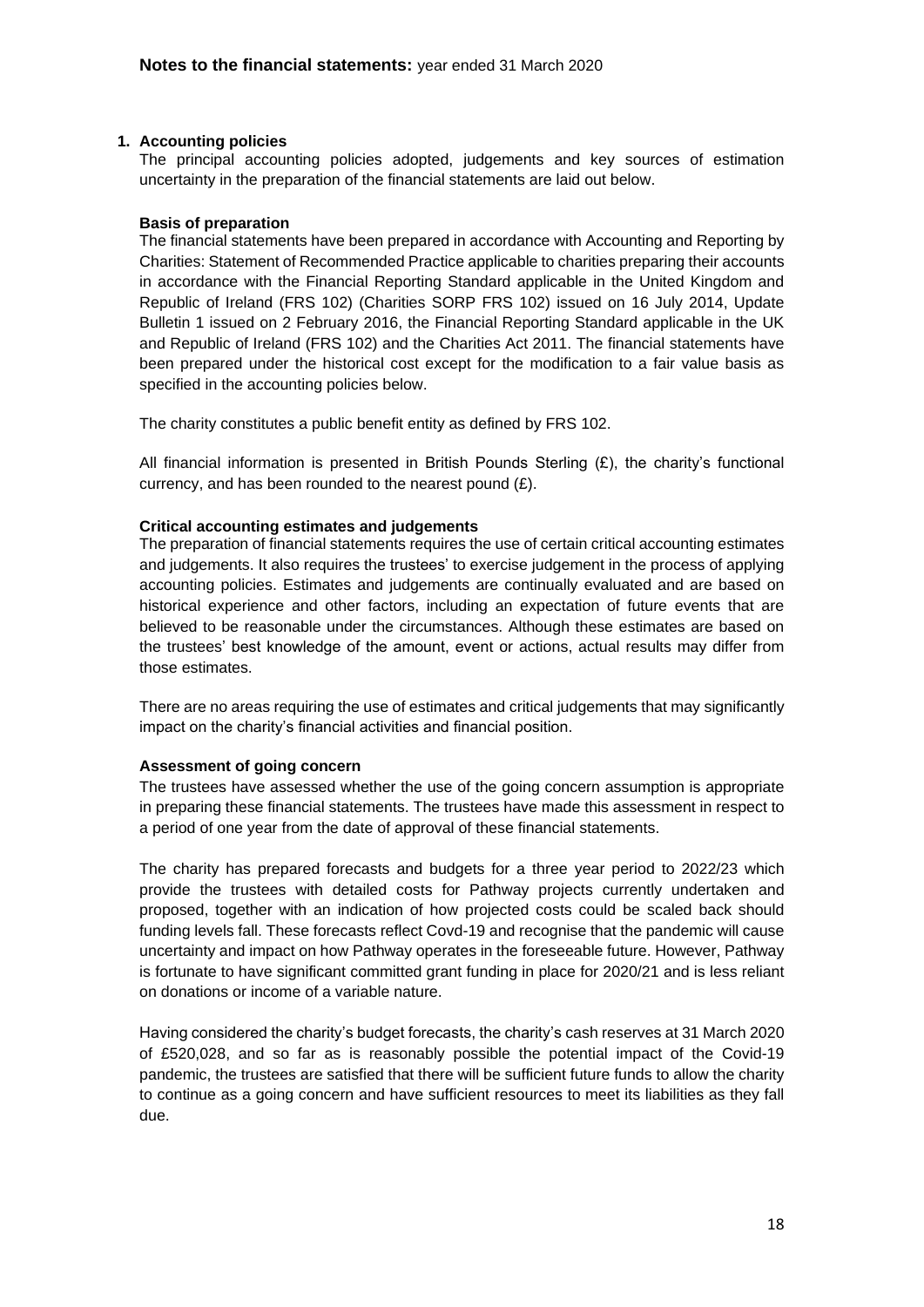#### **Fund accounting**

Unrestricted funds are funds which are available for use at the discretion of the trustees in furtherance of the general objectives of the charitable company and which have not been designated for other purposes.

Restricted funds are funds which are to be used in accordance with specific restrictions imposed by the donors. The aim and use of each restricted fund is set out in the notes to the financial statements. Expenditure incurred in fulfilling the objective of each restricted fund is charged against the fund balance and shown in the relevant expenditure category in the charity's statement of financial activities.

#### **Income**

Income from donations is recognised in the period in which the charity becomes entitled to the donation and where receipt is probable and its amount can be measured reliably.

Income from grants is recognised when the charity has entitlement to the funds, any performance conditions attached to the grant have been met, it is probable that the income will be received and the amount can be measured reliably and is not deferred.

Income for the provision of commissioned research and other projects is recognised when the charity is entitled to receipt, any performance conditions have been met and the amount can be measured reliably.

Income from donated services are recognised at fair value provided that the value can be reliable measured. Fair value is determined by reference to the open market price that the charity would pay for the services provided.

#### **Expenditure**

Expenditure is recognised once there is a legal or constructive obligation to make a payment to a third party, it is probable that settlement will be required and the amount of the obligation can be measured reliably. It includes VAT which cannot be recovered.

#### *Expenditure on charitable activities*

Expenditure on charitable activities includes the costs of delivering the Pathway services and other activities undertaken for the purposes of the charity. Included is the direct cost of the Pathway service and an apportionment of support costs.

#### *Support and governance costs*

Support costs are those functions that assist the work of the charity but do not directly undertake charitable activities. Support costs include administration, personnel and governance costs. Governance costs include audit costs and legal costs relating to the charity's compliance with regulation and good practice.

#### **Financial instruments**

The charity only holds basic financial instruments as defined in FRS102. The financial assets and financial labilities and their measurement basis is as follows:

*Financial assets* – trade debtors, other debtors and accrued income are basic financial instruments and are debt instruments measured at amortised cost as detailed in note 9. Prepayments are not financial instruments.

*Cash at bank* – is classified as a basic financial instrument and is measured at face value.

*Financial liabilities –* trade creditors and accrued expenses are financial instruments and are measured at amortised cost as detailed in note 10.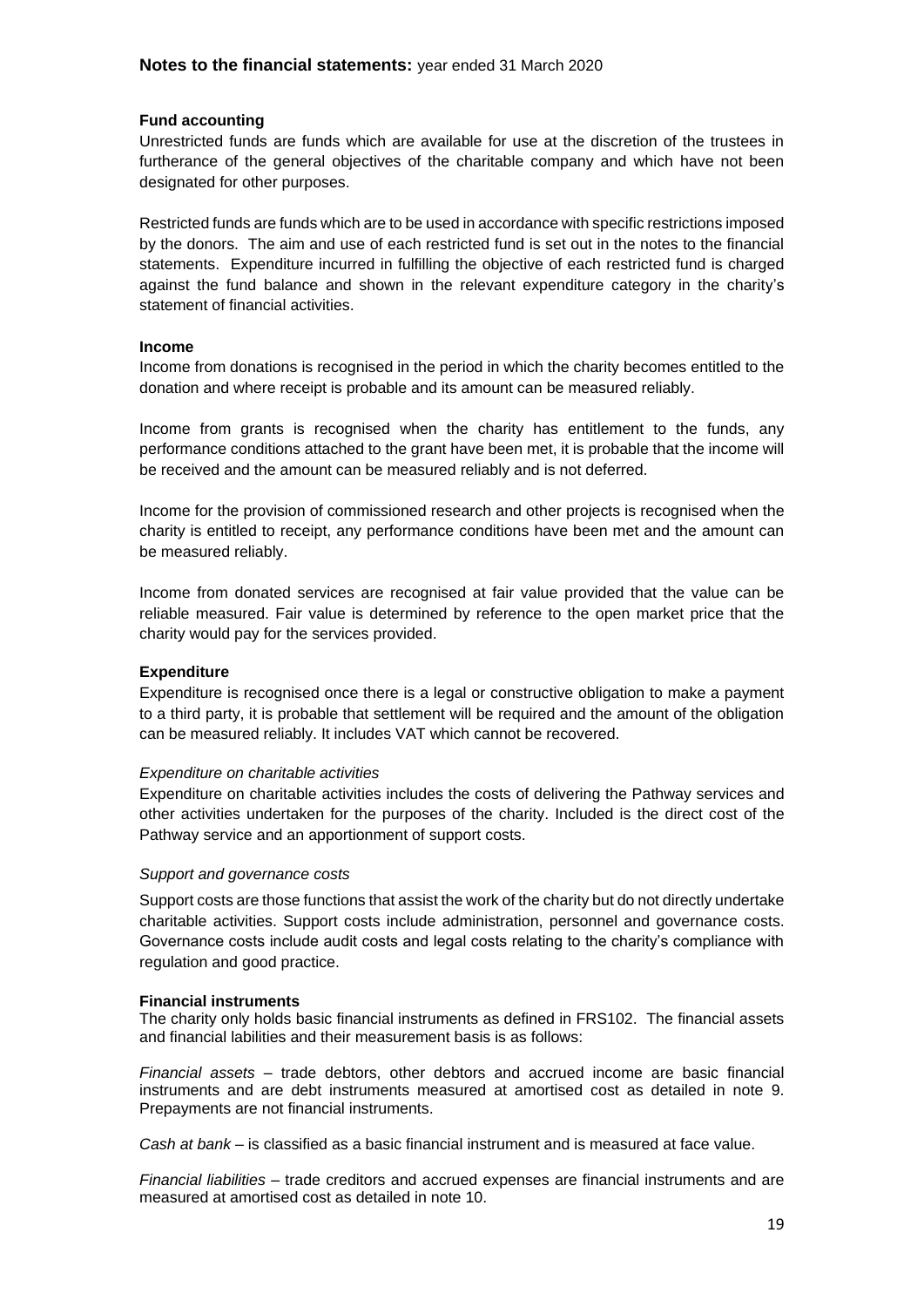#### **Financial assets and liabilities**

Financial assets and financial liabilities are recognised in the balance sheet when the charity becomes party to the contractual provisions of the instrument.

#### **Debtors**

Trade and other debtors are initially recognised at their settlement amount and subsequently at amortised cost or their recoverable amount. Impairment provisions are recognised when there is objective evidence, such as significant financial difficulties on the part of the counterparty or default or a significant delay in payment, that the charity will be unable to collect all of the amounts due.

Prepayments are valued at the amount prepaid.

#### **Cash at bank**

Cash at bank represents cash that is available on demand or has a maturity of less than three months from balance sheet date. Deposits for more than three months but less than one year are disclosed as short term deposits.

#### **Creditors and provisions**

Creditors and provisions are recognised when there is an obligation at the balance sheet date as a result of a past event, it is probable that a transfer of economic benefit will be required in settlement, and the amount of the settlement can be measured or estimated reliably.

Creditors and provisions are initially recognised at fair value, being the amount the charity anticipates it will pay to settle the debt, and subsequently at amortised cost.

#### **Pensions**

Contributions totalling £10,293 have been made to employees' personal pension plans in 2019/20. The staging date for auto-enrolment into a pension scheme was 1 August 2017, and Pathway selected the Government backed NEST pension scheme for its employees.

#### **Short term employment benefits**

Short term employment benefits such as salaries and compensated absences (holiday pay) are recognised as an expense in the year in which the employees render service to the charity. Any unused benefits are accrued and measured at the amount the charity expects to pay to the employees to settle the unused entitlements.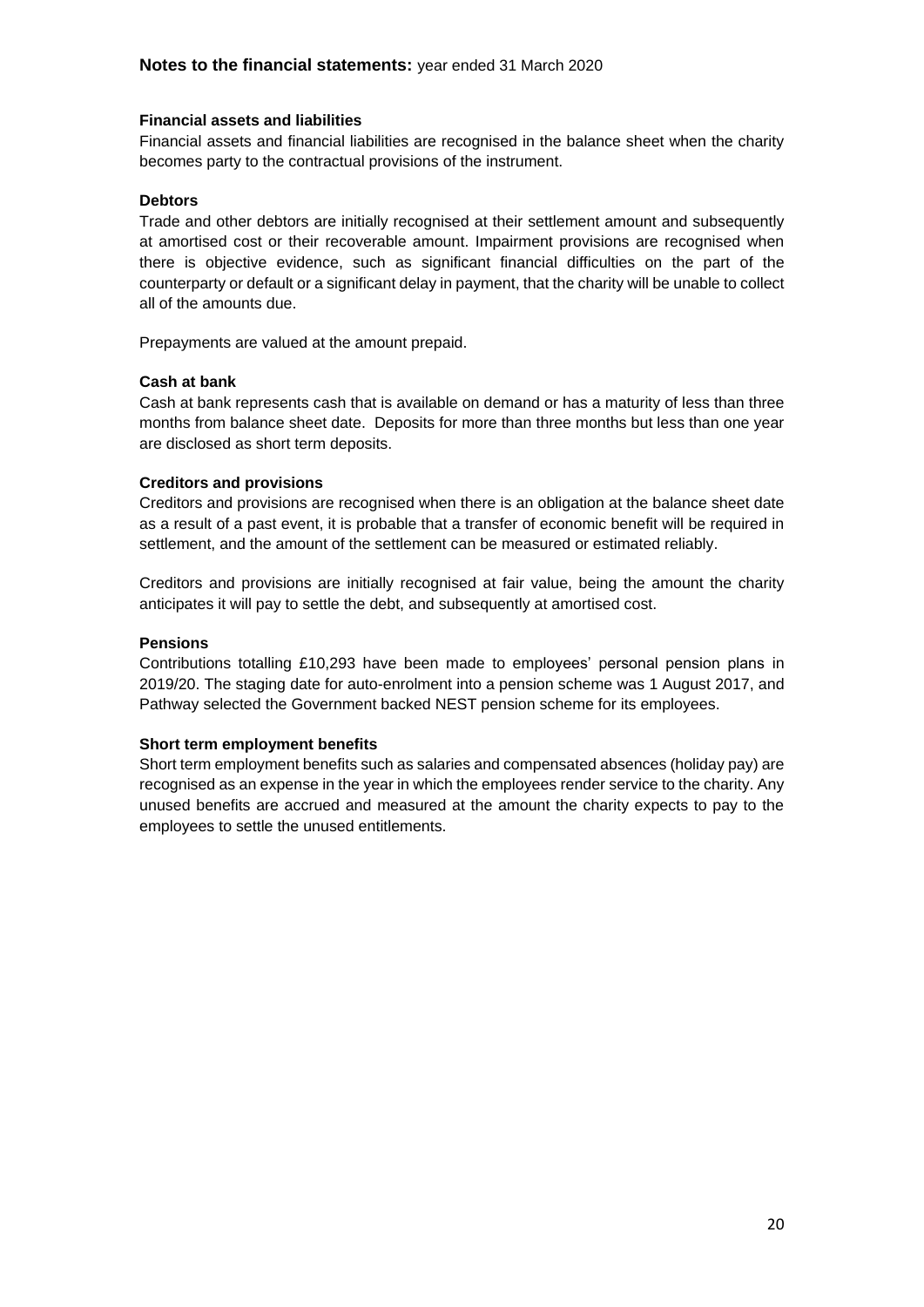## **2. Income from charitable activities**

|                                                         | Unrestricted<br>funds<br>£ | Restricted<br>funds<br>£ | 2020<br>£ |
|---------------------------------------------------------|----------------------------|--------------------------|-----------|
| Grants                                                  |                            |                          |           |
| The Oak Foundation                                      | 250,000                    |                          | 250,000   |
| The Health Foundation                                   |                            | 178,373                  | 178,373   |
| <b>Texel Foundation</b>                                 |                            | 50,000                   | 50,000    |
| <b>Clothworkers Company</b>                             |                            | 32,000                   | 32,000    |
| <b>Greater London Authority</b>                         |                            | 12,832                   | 12,832    |
| <b>DW Trust</b>                                         |                            | 7,500                    | 7,500     |
| Queen Mary University London                            |                            | (19, 299)                | (19, 299) |
| Other grants                                            |                            | 7,370                    | 7,370     |
| Total grants                                            | 250,000                    | 268,776                  | 518,776   |
| Research and project income                             |                            |                          |           |
| University College London Hospital NHS Foundation Trust |                            | 72,420                   | 72,420    |
| Guy's & St Thomas' Hospital NHS Foundation Trust        | 20,000                     |                          | 20,000    |
| <b>Hackney Council</b>                                  |                            | 20,000                   | 20,000    |
| <b>Warwickshire County Council</b>                      | 800                        | 20,000                   | 20,800    |
| Queen's Nursing Institute                               |                            | 12,819                   | 12,819    |
| Other projects                                          | 15,510                     |                          | 15,510    |
| Total research and project income                       | 36,310                     | 125,239                  | 161,549   |
| 2020 Total funds from charitable activities             | 286,310                    | 394.015                  | 680,325   |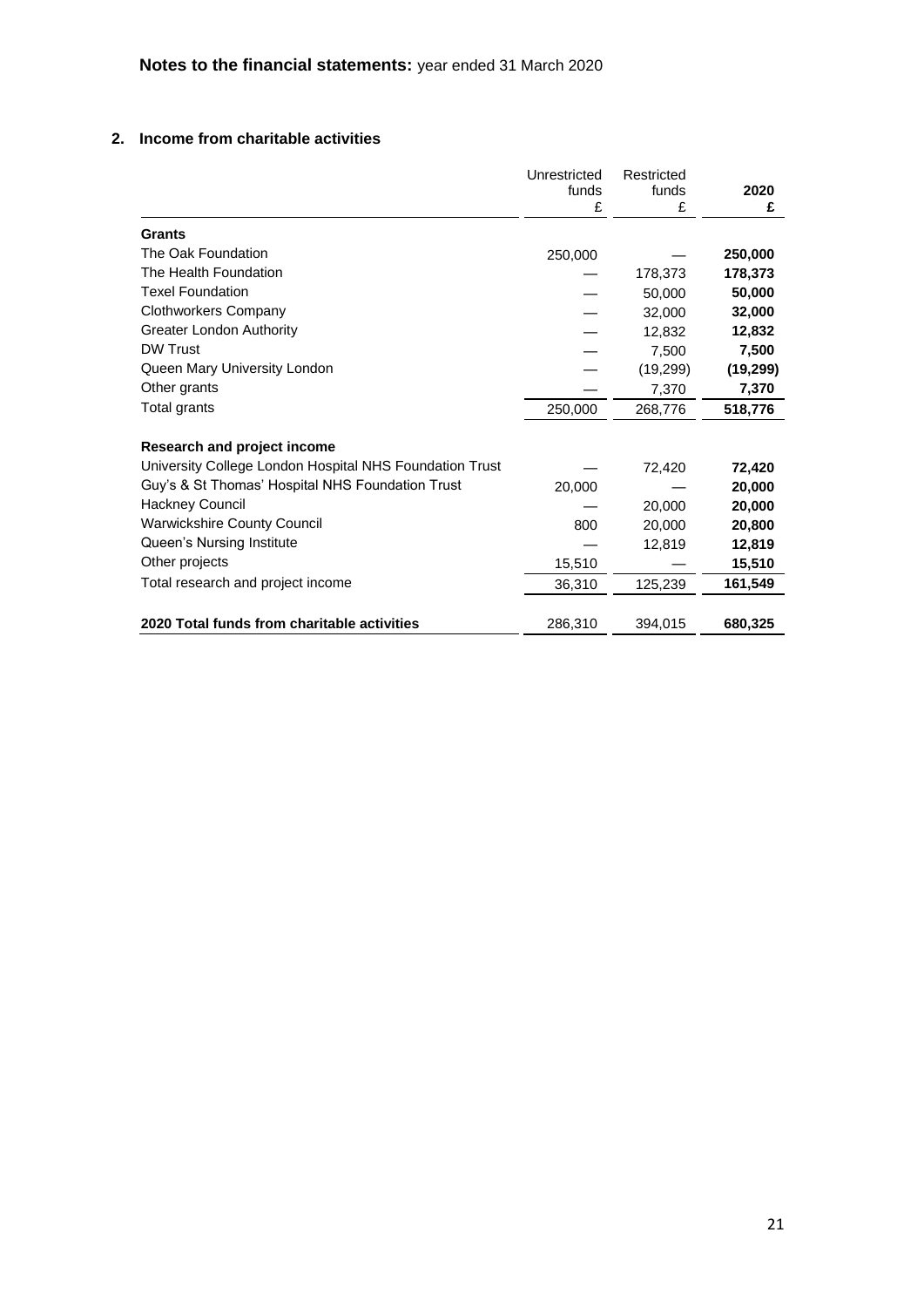## **2. Income from charitable activities** (continued)

| Comparatives                                            | Unrestricted<br>funds<br>£ | Restricted<br>funds<br>£ | 2019<br>£ |
|---------------------------------------------------------|----------------------------|--------------------------|-----------|
| Grants                                                  |                            |                          |           |
| The Oak Foundation                                      | 250,000                    | 181,637                  | 431,637   |
| <b>UCLH Charities</b>                                   |                            | 8,890                    | 8,890     |
| <b>Trust for London</b>                                 |                            | 15,000                   | 15,000    |
| Lankelly Chase Foundation                               |                            | 97,000                   | 97,000    |
| <b>Greater London Authority</b>                         |                            | 9,187                    | 9,187     |
| <b>Health Education England</b>                         |                            | 20,000                   | 20,000    |
| The Health Foundation                                   |                            | 56,383                   | 56,383    |
| John Ellerman Foundation                                |                            | 44,485                   | 44,485    |
| Queen Mary University London                            |                            | 29,600                   | 29,600    |
| <b>AB Charitable Trust</b>                              |                            | 15,000                   | 15,000    |
| <b>Texel Foundation</b>                                 | 10,000                     |                          | 10,000    |
| Other grants                                            | 6,000                      | 19,680                   | 25,680    |
| Total grants                                            | 266,000                    | 496,862                  | 762,862   |
| Research and project income                             |                            |                          |           |
| University College London Hospital NHS Foundation Trust |                            | 79,425                   | 79,425    |
| Guy's & St Thomas' Hospital NHS Foundation Trust        | 20,000                     |                          | 20,000    |
| Other projects                                          | 16,955                     | 8,067                    | 25,022    |
| Total research and project income                       | 36,955                     | 87,492                   | 124,447   |
|                                                         |                            |                          |           |
| 2019 Total funds from charitable activities             | 302,955                    | 584,354                  | 887,309   |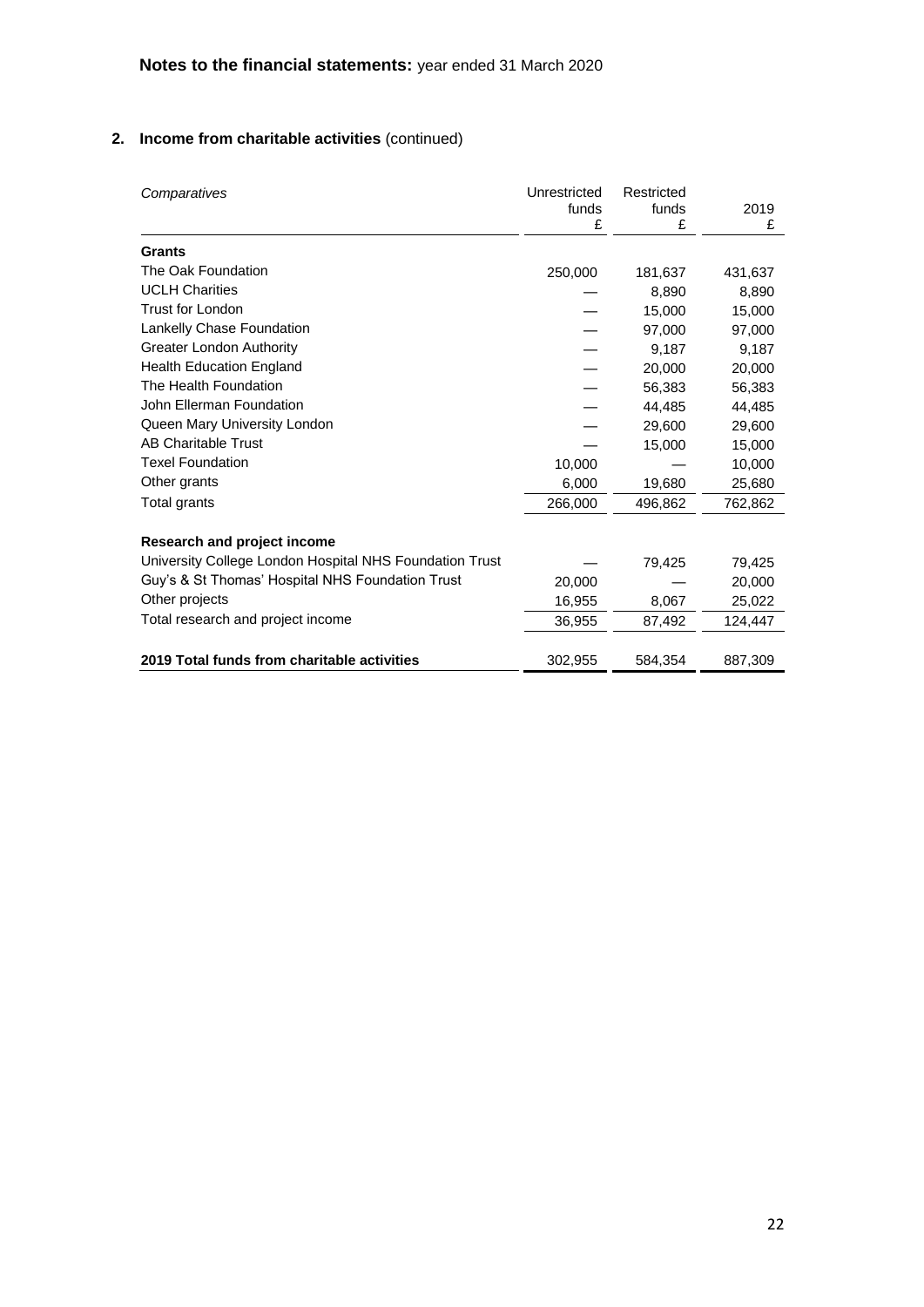# **Notes to the financial statements:** year ended 31 March 2020

## **3. Expenditure**

|                                 | Unrestricted<br>funds | Restricted<br>funds | 2020    |
|---------------------------------|-----------------------|---------------------|---------|
|                                 | £                     | £                   | £       |
| <b>Charitable activities</b>    |                       |                     |         |
| <b>Direct costs</b>             |                       |                     |         |
| Pay costs including staff costs | 99,098                | 208,809             | 307,907 |
| Consultants' fees               | 4,961                 | 250,400             | 255,361 |
| Staff training                  | 8,893                 | 2,048               | 10,941  |
| Printing                        |                       | 1,503               | 1,503   |
| Patients' costs                 | 65                    | 6,184               | 6,249   |
| Patients' legal advice          |                       | 11,787              | 11,787  |
| Telephone                       | 10                    |                     | 10      |
| Travel and subsistence          | 1,808                 | 3,979               | 5,787   |
| Catering                        | 48                    | 3,886               | 3,934   |
| Volunteer/Service User expenses | 1,170                 | 4,109               | 5,279   |
| Conference provision            | 21,196                | 5,000               | 26,196  |
| Marketing and design            | 678                   | 6,551               | 7,229   |
| Stationery                      |                       | 1,003               | 1,003   |
| Staff uniforms                  | 68                    |                     | 68      |
| <b>Total direct costs</b>       | 137,995               | 505,259             | 643,254 |
| <b>Support costs</b>            |                       |                     |         |
| Pay costs including staff costs | 92,733                | 37,000              | 129,733 |
| Staff recruitment               | 2,400                 |                     | 2,400   |
| Consultants' fees               | 400                   |                     | 400     |
| Marketing and design            |                       | 6,882               | 6,882   |
| Catering                        | 3,500                 |                     | 3,500   |
| Legal advice                    | 5,000                 |                     | 5,000   |
| Printing                        | 360                   |                     | 360     |
| Insurance                       | 5,711                 |                     | 5,711   |
| Bank and payroll charges        | 870                   |                     | 870     |
| Stationery                      | 495                   |                     | 495     |
| Total support costs             | 111,469               | 43,882              | 155,351 |
| Governance costs                |                       |                     |         |
| Trustees' expenses              | 191                   |                     | 191     |
| Audit and accountancy fees      | 8,273                 |                     | 8,273   |
| Total governance costs          | 8,464                 |                     | 8,464   |
|                                 |                       |                     |         |
| 2020 Total expenditure          | 257,928               | 549,141             | 807,069 |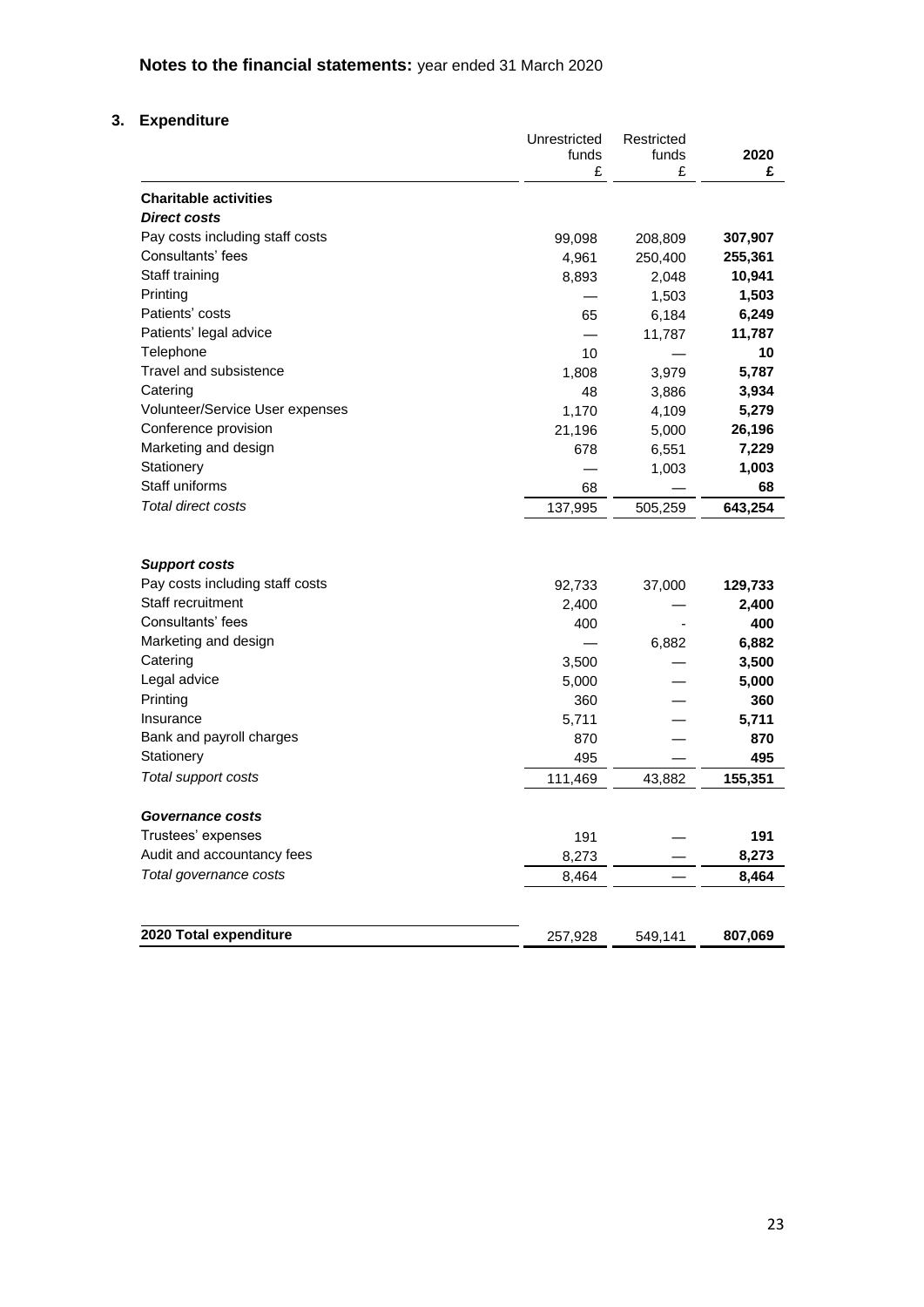## **3. Expenditure** (continued)

| Comparatives                      | Unrestricted<br>funds<br>£ | Restricted<br>funds<br>£ | 2019<br>£ |
|-----------------------------------|----------------------------|--------------------------|-----------|
| <b>Charitable activities</b>      |                            |                          |           |
| <b>Direct costs</b>               |                            |                          |           |
| Pay costs including staff costs   | 202,308                    | 168,305                  | 370,613   |
| Consultants' fees                 | 438                        | 274,364                  | 274,802   |
| Care Navigator expenses           | 239                        | 10                       | 249       |
| Staff training                    | 7,283                      | 2,140                    | 9,423     |
| Printing                          |                            | 1,890                    | 1,890     |
| Patients' costs                   | 1,724                      | 14,607                   | 16,331    |
| Patients' legal advice            | 2,000                      | 21,434                   | 23,434    |
| Telephone                         | 821                        | 150                      | 971       |
| Travel and subsistence            | 1,246                      | 2,468                    | 3,714     |
| Catering                          | 99                         | 3,586                    | 3,685     |
| Volunteer/Service User expenses   | 1,563                      | 13,176                   | 14,739    |
| Conference provision              | 20,052                     | 6,456                    | 26,508    |
| Marketing and design              |                            | 3,542                    | 3,542     |
| Stationery                        |                            | 283                      | 283       |
| Staff uniforms                    | 202                        |                          | 202       |
| <b>Total direct costs</b>         | 237,975                    | 512,411                  | 750,386   |
| <b>Support costs</b>              |                            |                          |           |
| Pay costs including staff costs   | 71,281                     | 37,866                   | 109,147   |
| Staff recruitment                 | 175                        | 3,600                    | 3,775     |
| Staff training                    |                            | 206                      | 206       |
| Consultants' fees                 | 300                        |                          | 300       |
| Marketing and design              | 3,279                      | 485                      | 3,714     |
| Travel (incl. staff travel loans) | 2,819                      |                          | 2,819     |
| Printing                          | 103                        |                          | 103       |
| Insurance                         | 5,116                      |                          | 5,116     |
| Bank and payroll charges          | 912                        |                          | 912       |
| Stationery                        | 255                        |                          | 255       |
| Total support costs               | 84,240                     | 42,157                   | 126,397   |
|                                   |                            |                          |           |
| <b>Governance costs</b>           |                            |                          |           |
| Trustees' expenses                | 535                        |                          | 535       |
| Audit and accountancy fees        | 7,843                      |                          | 7,843     |
| Total governance costs            | 8,378                      |                          | 8,378     |
|                                   |                            |                          |           |
| 2019 Total expenditure            | 330,593                    | 554,568                  | 885,161   |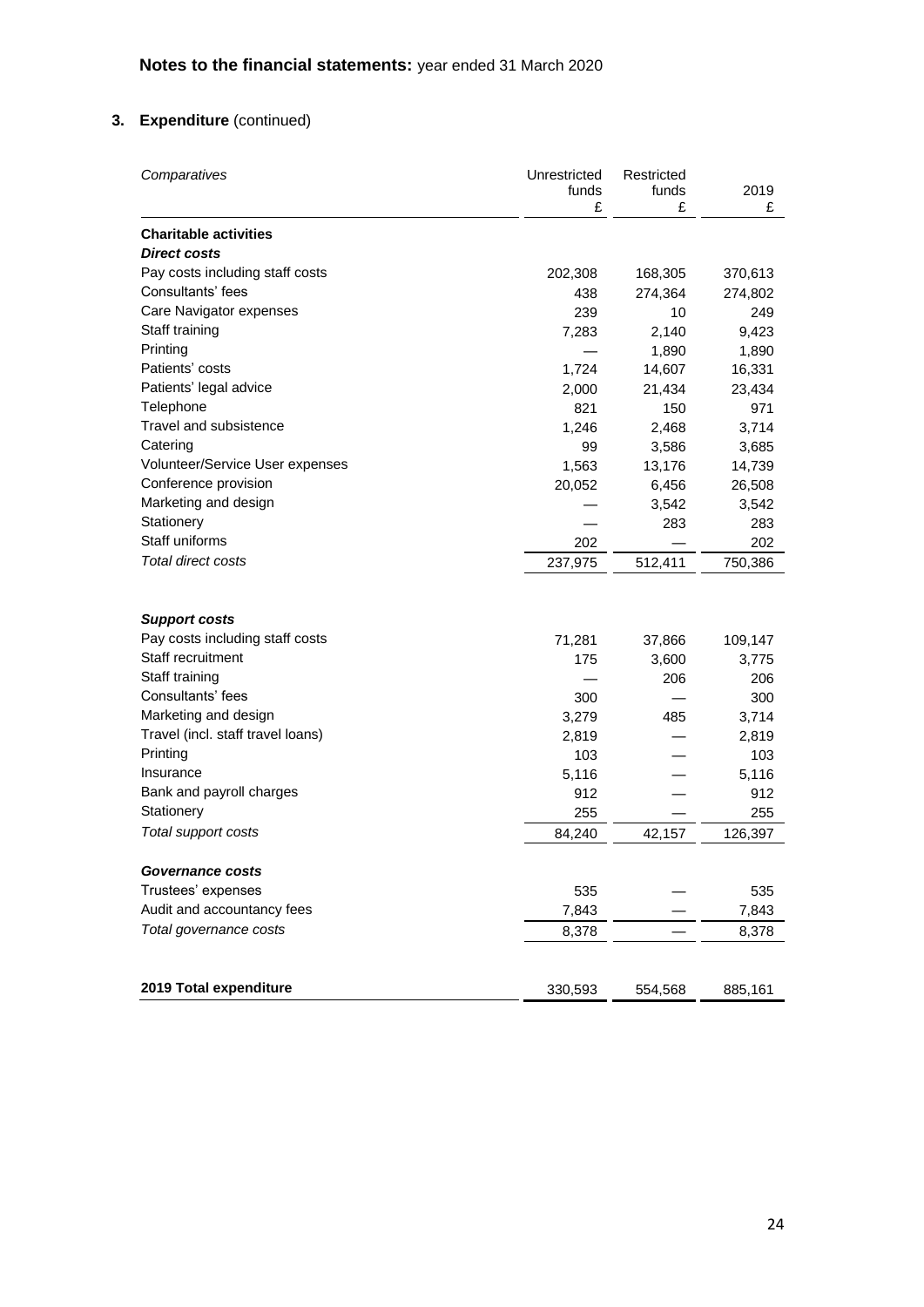#### **4. Staff costs including key management personnel**

|                       | 2020<br>£ | 2019    |
|-----------------------|-----------|---------|
| Wages and salaries    | 392.382   | 428,408 |
| Social security costs | 34.374    | 36,289  |
| Pension contributions | 10.293    | 12,825  |
|                       | 437.049   | 477.522 |

One member of staff was seconded from SLAM's Pathway team to the core team for one day per week from mid November 2019 (none in 2019).

Wages and salary costs include donated services with a fair value of £22,000 (2019 - £43,000) for one six month secondment secured from the Civil Service in 2019/20. The secondee's salary was paid for by his substantive employer.

One employee earned over £60,000 during the year (2019: one) with their salary falling in the banding £60,001 - £70,000 (2019: one between £60,001 - £70,000).

The average monthly number of persons (including key management personnel) employed by the charitable company during the year, described as full time equivalents was:

|                                                              | 2020<br>No | 2019<br>No |
|--------------------------------------------------------------|------------|------------|
| Care Navigators                                              | 1.1        | 2.7        |
| Key Management (CEO, Medical Director & Finance Director)    | 1.6        | 1.6        |
| Senior Healthcare Navigator Coordinator / Healthcare Advisor | 0.6        | 0.7        |
| <b>Senior Nurse</b>                                          | 0.7        | 0.6        |
| <b>Communications Officer</b>                                | 0.8        | 0.7        |
| Project Manager                                              | 1.0        | 0.5        |
| Research and administration                                  | 2.0        | 2.3        |
|                                                              | 7.8        | 9.1        |

#### **Key management personnel**

Key management personnel are those persons having authority and responsibility for planning, directing and controlling the activities of the charity and are represented by the trustees and the Executive Management Team, which comprise the Chief Executive, Finance and Administration Director and the Medical Director.

The number of key management personnel was 3 (2019 – 3) (Full time equivalent basis: 1.6 (2019: 1.6)).

The total emoluments received by the key management personnel was £132,254 (2019: £149,254).

#### **Trustees' remuneration**

None of the trustees nor any persons connected with them received any remuneration as a result of them holding the office of trustee during the current or preceding year.

#### **5. Net movement in funds**

This is stated after charging:

|                            | 2020  | 2019  |
|----------------------------|-------|-------|
| Auditors' remuneration     |       |       |
| . Statutory audit services | 8.200 | 7,830 |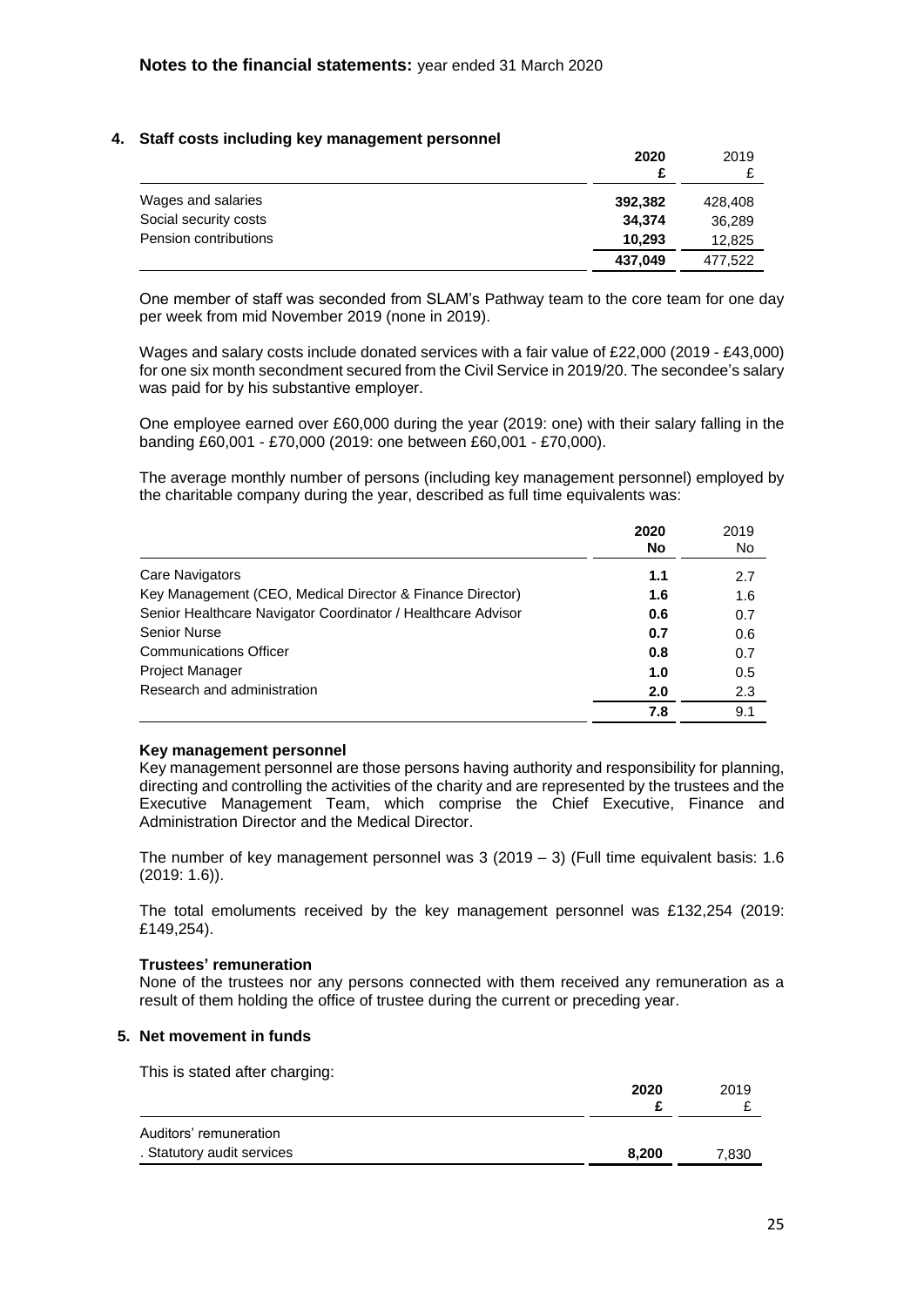#### **6. Trustees' expenses**

Expenses of £191 were paid to one trustee during the year (2019: £431 to one trustee).

#### **7. Trustees' indemnity insurance**

The charitable company purchased insurance to cover the trustees for costs and expenses incurred in respect of claims arising out of an actual or alleged wrongful act committed in good faith. It is not possible to identify separately the cost of the indemnity insurance.

### **8. Taxation**

Pathway is a registered charity and therefore is not liable to income tax or corporation tax on income derived from its charitable activities, as it falls within the various exemptions available to registered charities.

#### **9. Debtors**

|                | 2020<br>£ | 2019<br>₽ |
|----------------|-----------|-----------|
| Trade debtors  | 63,708    | 40,874    |
| Other debtors  |           | 2,726     |
| Accrued income | 652       | 6,545     |
| Prepayments    | 1,805     | 2,026     |
|                | 66,165    | 52,171    |

#### **10. Creditors: amounts falling due within one year**

|                 | 2020   | 2019   |
|-----------------|--------|--------|
| Trade creditors | 32,192 | 33,142 |
| Accruals        | 22,570 | 23,051 |
|                 | 54,762 | 56,193 |

#### **11. Unrestricted funds**

|                            | At 1<br>April<br>2019<br>£ | Income<br>£ | Expenditure<br>£ | At 31<br>March<br>2020      |
|----------------------------|----------------------------|-------------|------------------|-----------------------------|
| General unrestricted funds | 260,243                    | 324,789     | (257,928)        | 327,104                     |
|                            | At 1<br>April<br>2018      | Income      | Expenditure<br>£ | At 31<br>March<br>2019<br>£ |
| General unrestricted funds | 226,859                    | 363,977     | (330,593)        | 260,243                     |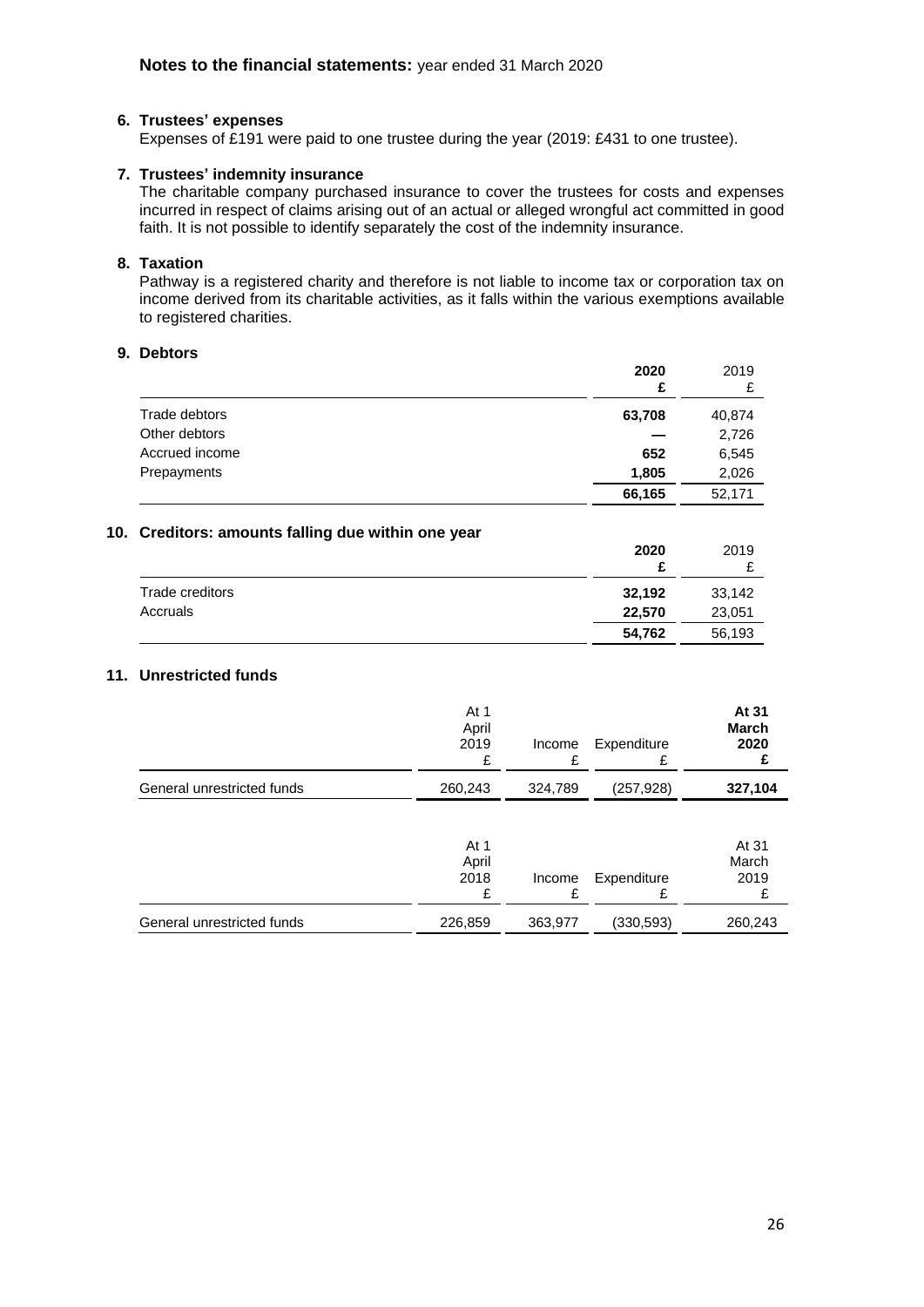## **12. Restricted funds**

|                                                              | At 1          |           | At 31<br>March |         |
|--------------------------------------------------------------|---------------|-----------|----------------|---------|
|                                                              | April<br>2019 | Income    | Expenditure    | 2020    |
|                                                              | £             | £         | £              | £       |
| <b>Greater London Authority</b>                              |               | 12,832    | (8,797)        | 4,035   |
| The Health Foundation                                        |               | 178,373   | (138, 725)     | 39,648  |
| Department of Health                                         | 17,564        |           | (10, 100)      | 7,464   |
| Royal Free & Hampstead NHS Foundation                        |               |           |                |         |
| Trust                                                        | 35,000        |           |                | 35,000  |
| Justlife Foundation                                          | 3,768         |           | (2,083)        | 1,685   |
| The Coop, Homed and other - Donations for<br><b>Brighton</b> | 2,050         | 6,141     | (3, 428)       | 4,763   |
| <b>Texel Foundation</b>                                      |               | 50,000    | (35, 929)      | 14,071  |
| London Catalyst                                              | 585           | 1,000     | (57)           | 1,528   |
| <b>Clothworkers Company</b>                                  |               | 32,000    | (15, 766)      | 16,234  |
| <b>Warwickshire County Council</b>                           |               | 20,000    | (1,075)        | 18,925  |
| Mental Health & Rough Sleeping Donation                      | 3,132         |           |                | 3,132   |
| Hackney Council                                              |               | 20,000    | (12, 739)      | 7,261   |
| John Ellerman Foundation                                     | 2,545         |           | (2,545)        |         |
| Crisis UK                                                    | 917           | 5,000     | (1,782)        | 4,135   |
| The Oak Foundation                                           | 138,679       |           | (119, 875)     | 18,804  |
| Lankelly Chase Foundation                                    | 26,850        |           | (26, 850)      |         |
| Queen Mary University London                                 | 28,074        | (19, 299) | (6, 425)       | 2,350   |
| <b>Trust for London</b>                                      | 1,144         |           | (1,100)        | 44      |
| <b>AB Charitable Trust</b>                                   | 12,179        |           | (9, 414)       | 2,765   |
| Health Education England                                     | 43,058        |           | (35, 428)      | 7,630   |
| <b>DW Trust</b>                                              |               | 7,500     | (7,500)        |         |
| <b>UCLH Charities</b>                                        |               | 420       | (420)          |         |
| Tesco Bags of Help                                           | 1,136         | 950       | (2,086)        |         |
| Grocers' Company                                             | 4,500         |           |                | 4,500   |
| University College London NHS Foundation                     |               |           |                |         |
| <b>Trust</b>                                                 | 15,225        | 72,420    | (87, 645)      |         |
| The Burdett Trust for Nursing                                | 2,942         |           | (2,942)        |         |
| Queen's Nursing Institute                                    |               | 12,819    | (12, 819)      |         |
| <b>UCLH Friends</b>                                          | 1,088         |           | (270)          | 818     |
| Stephen Clark Charitable Settlement                          | 3,629         |           |                | 3,629   |
| University College London                                    | 1,900         |           | (1,900)        |         |
| <b>London Solicitors Company</b>                             | 1,000         |           |                | 1,000   |
| Austin & Hope Pilkington Trust                               | 100           |           | (100)          |         |
| Donations for patients phones UCLH                           | 450           | 1,000     | (192)          | 1,258   |
| Donations for Faculty for Homeless &                         |               |           |                |         |
| <b>Inclusion Health</b>                                      | 117           | 4,680     | (1, 149)       | 3,648   |
|                                                              | 347,632       | 405,836   | (549, 141)     | 204,327 |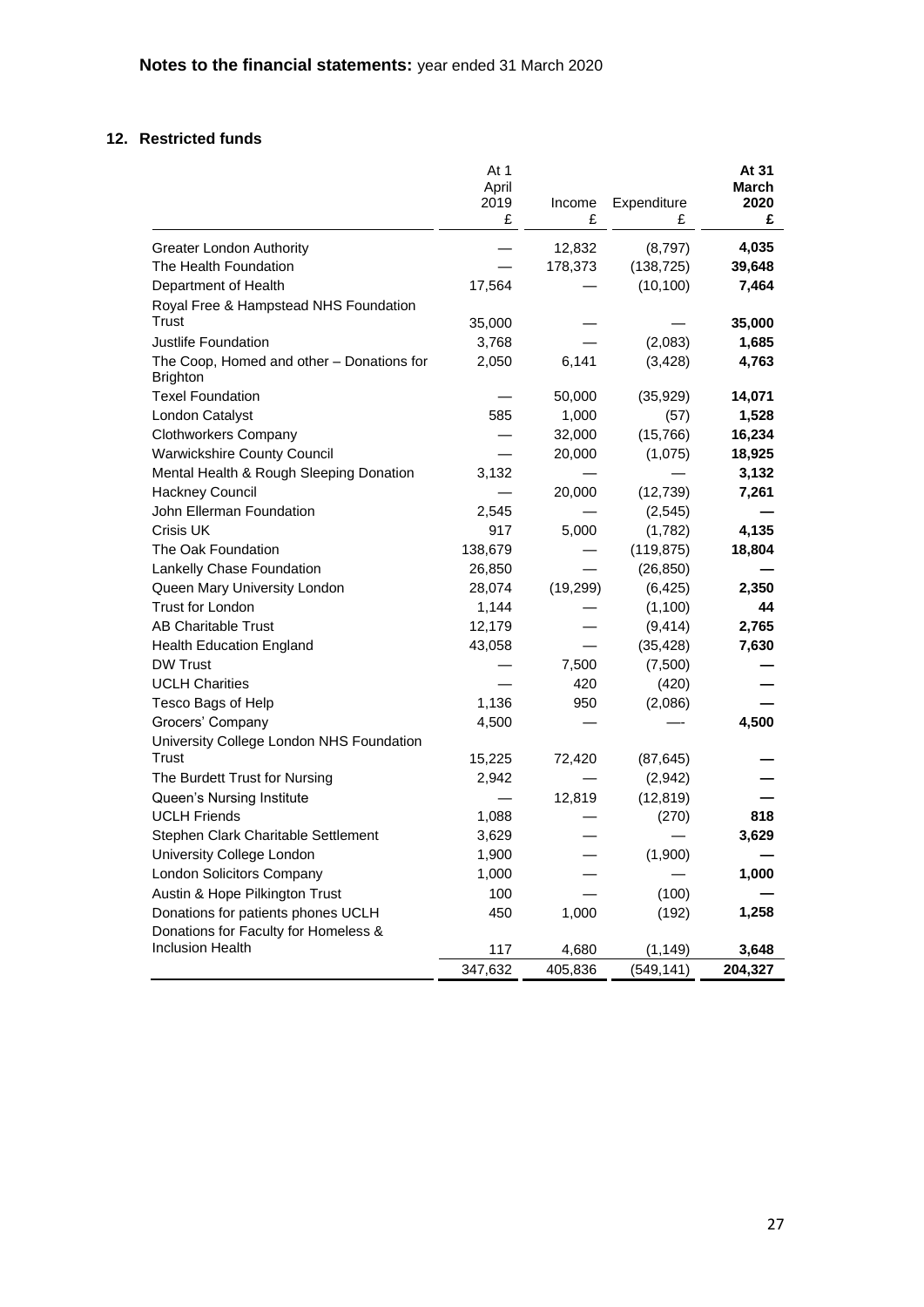| Comparatives                             | At 1<br>April |         |             | At 31<br>March |
|------------------------------------------|---------------|---------|-------------|----------------|
|                                          | 2018          | Income  | Expenditure | 2019           |
|                                          | £             | £       | £           | £              |
| <b>Greater London Authority</b>          | 5             | 9,187   | (9, 192)    |                |
| The Health Foundation                    | 42,795        | 56,383  | (99, 178)   |                |
| Department of Health                     | 45,309        |         | (27, 745)   | 17,564         |
| Royal Free & Hampstead NHS Foundation    |               |         |             |                |
| Trust                                    | 35,000        |         |             | 35,000         |
| Justlife Foundation                      | 5,799         |         | (2,031)     | 3,768          |
| Homed and other - Donations for Brighton | 2,050         |         |             | 2,050          |
| London Housing Foundation                | 1,204         |         | (1, 204)    |                |
| London Catalyst                          | 738           |         | (153)       | 585            |
| Merchant Taylors Charitable Company      | 245           |         | (245)       |                |
| <b>Garfield Weston Foundation</b>        | 14,348        |         | (14, 348)   |                |
| Mental Health & Rough Sleeping Donation  | 3,132         |         |             | 3,132          |
| <b>Goldsmiths' Company Charity</b>       | 27,000        |         | (27,000)    |                |
| John Ellerman Foundation                 |               | 44,485  | (41, 940)   | 2,545          |
| Crisis UK                                | 830           | 5,000   | (4, 913)    | 917            |
| The Oak Foundation                       | 16,497        | 181,637 | (59, 455)   | 138,679        |
| Lankelly Chase Foundation                | 9,970         | 97,000  | (80, 120)   | 26,850         |
| Queen Mary University London             |               | 29,600  | (1,526)     | 28,074         |
| <b>Trust for London</b>                  | 1,761         | 15,000  | (15, 617)   | 1,144          |
| <b>AB Charitable Trust</b>               |               | 15,000  | (2,821)     | 12,179         |
| <b>Health Education England</b>          | 55,946        | 20,000  | (32, 888)   | 43,058         |
| Drapers Charitable Company               | 245           |         | (245)       |                |
| <b>UCLH Charities</b>                    |               | 8,890   | (8,890)     |                |
| Tesco Bags of Help                       | 2,850         | 3,800   | (5,514)     | 1,136          |
| Grocers' Company                         | 5,000         |         | (500)       | 4,500          |
| University College London NHS Foundation |               |         |             |                |
| Trust                                    |               | 79,425  | (64, 200)   | 15,225         |
| The Burdett Trust for Nursing            | 46,505        |         | (43, 563)   | 2,942          |
| Marie Curie Cancer Care                  |               | 6,167   | (6, 167)    |                |
| <b>UCLH Friends</b>                      |               | 4,880   | (3,792)     | 1,088          |
| Stephen Clark Charitable Settlement      |               | 4,000   | (371)       | 3,629          |
| University College London                |               | 1,900   |             | 1,900          |
| <b>London Solicitors Company</b>         |               | 1,000   |             | 1,000          |
| Austin & Hope Pilkington Trust           |               | 1,000   | (900)       | 100            |
| Donations for patients phones UCLH       |               | 500     | (50)        | 450            |
| Donations for Faculty for Homeless &     |               |         |             |                |
| <b>Inclusion Health</b>                  |               | 117     |             | 117            |
|                                          | 317,229       | 584,971 | (554, 568)  | 347,632        |

#### **Greater London Authority**

A grant of £12,832 was awarded to support and evaluate the introduction of a short-term pilot Pathway Homeless team in St Mary's Hospital from Cold Weather Funding.

#### The Health Foundation

Funding of £389,430 was awarded to continue the exploration of social franchising and licensing into the validation phase of spreading Pathway's hospital team model and to secure a sustainable funding stream for the core charity. The funding was for the period March 2019 August 2020, although an extension to the project has been agreed to the end of November 2020 because of the delays caused by the outbreak of Covid-19.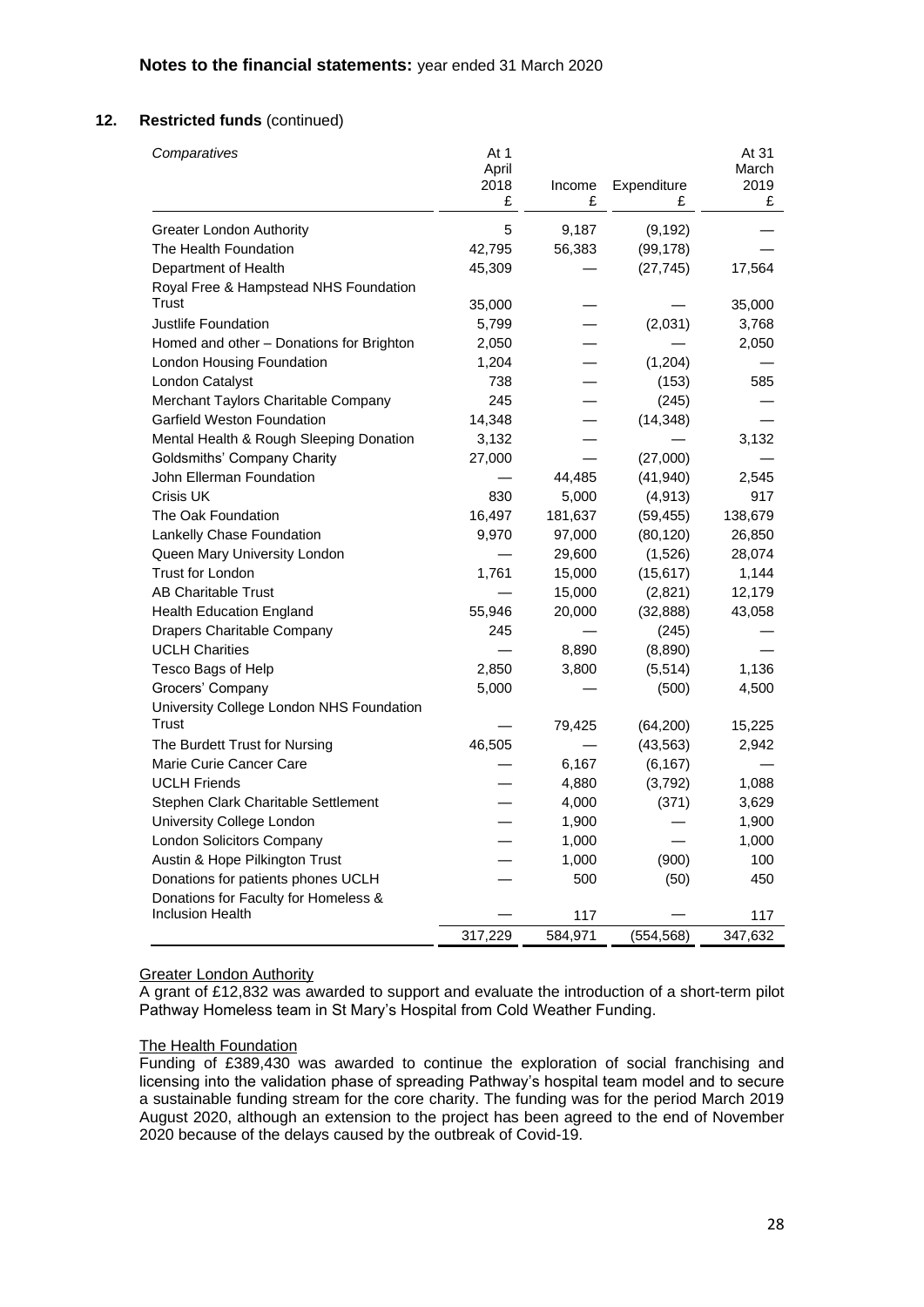#### Department of Health

In October 2013, a grant of £469,145 was secured from the Department of Health's Homeless Hospital Discharge Fund to develop a pilot medical respite centre. Work continued during 2015/16 to develop, launch and implement a pilot project Pathway to Home. Reports of Pathway's work on medical respite were published in 2016, and a seminar to showcase and discuss various studies was held in January 2017. Work continues to investigate ways to develop the medical respite and other step down options for homeless patients leaving hospital.

#### Royal Free and Hampstead NHS Foundation Trust

In December 2017, the Royal Free and Hampstead NHS Foundation Trust agreed that the funds being held for a pilot service in their hospital of £20,000 plus a £15,000 creditor could be used to explore and develop provision for homeless patients leaving the hospital.

#### Justlife Foundation

In April 2014 the collaborative partnership led by Justlife Foundation was awarded funding from Brighton and Hove NHS Clinical Commissioning Group (CCG) to continue the service Pathway+ in Brighton. As lead partner, Justlife Foundation received the funding and paid Pathway on a staged basis. The service was re-tendered during 2016, and Arch Health CIC won the contract from 1 February 2017. The remaining funds held by Pathway from Justlife Foundation for the Brighton service are being used to pay for miscellaneous expenses and reflective practice for the team.

#### The Cooperative Society

The Pathway Homeless Hospital Team in Brighton was chosen to be a recipient of the local Cooperative Community funding for the year ending October 2019, and a donation of £6,141 was made to the homeless patients' dignity fund.

#### Texel Foundation

A grant of £100,000 over two years was awarded from 1 April 2019 to support the work of the Faculty for Homeless and Inclusion Health, and payments are made quarterly in advance.

#### London Catalyst

A grant of £1,000 was made in September 2017 for a homeless patients' dignity fund for the Royal London hospital. An additional grant of £1,000 was made in March 2020 to purchase smart phones for homeless people who were identified as needing to self-isolate due to Covid-19 following their relocation to hotels. A phone enables them to have consultations with clinical personnel. London Catalyst agreed that the balance of the previous grant could also be used for this purpose.

#### Clothworkers Company

A grant of £32,000 was made in June 2019 to support and train homeless people to teach professionals about homelessness, give voice to the most excluded and speak out about homelessness. Work commenced on this project in autumn 2019.

#### Warwickshire County Council

Funding of £20,000 was provided for the development of needs assessments and associated business cases for Pathway teams at four hospital across the county. Work commenced in late 2019/20 and will continue in 2020/21.

#### Hackney Council

Funding of £20,000 was provided for the development of a needs assessment and associated business case for a Pathway team at hospitals serving the borough. A draft document was submitted in March 2020, but comments and decisions have been delayed by the outbreak of Covid-19.

#### John Ellerman Foundation

A grant of £44,485 was awarded in June 2018 towards the educational film and materials aimed at preventing homelessness among took place in 2019.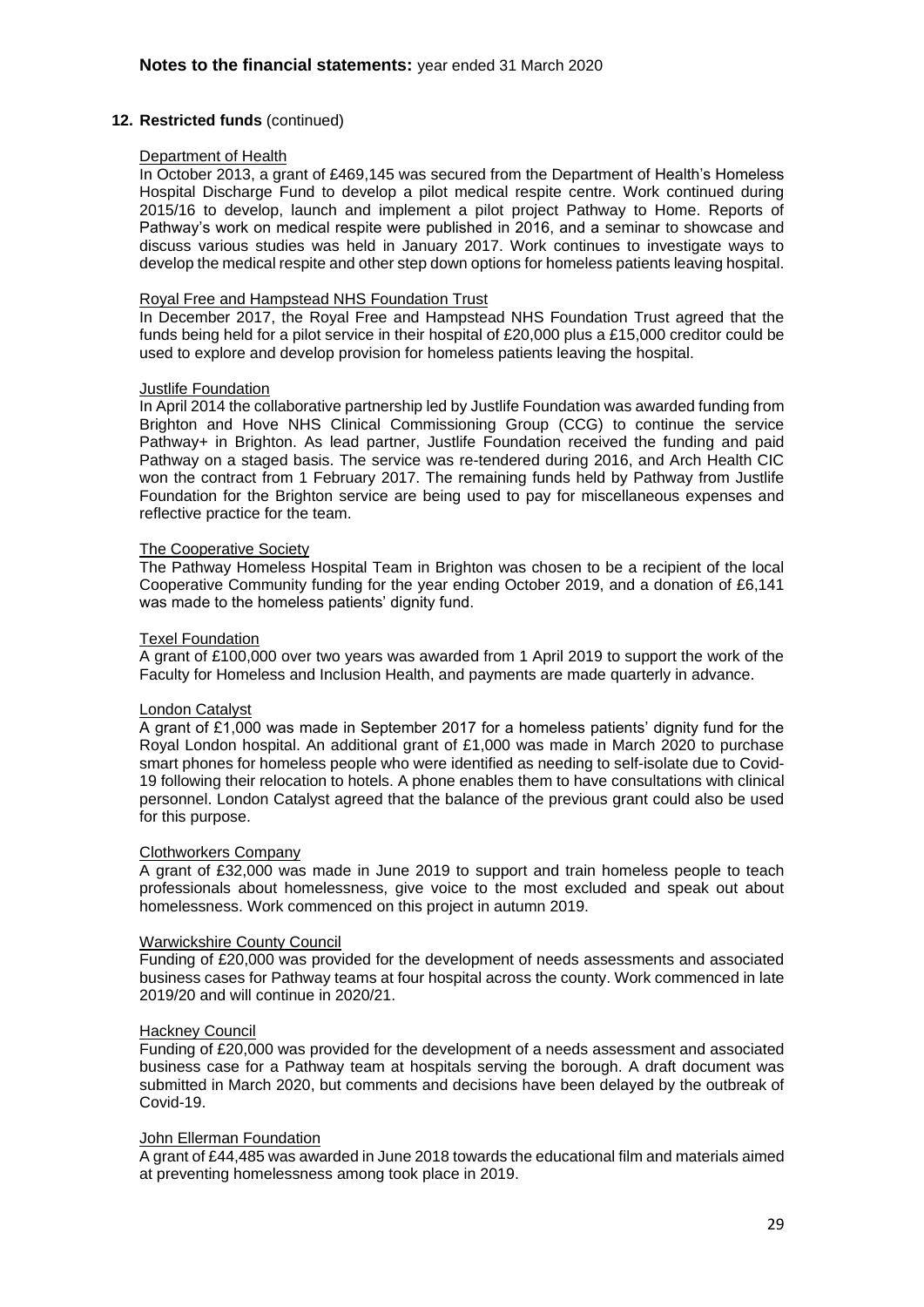#### **Crisis**

Crisis, once again, awarded a grant of £5,000 for the support of a group of Experts by Experience to attend the Faculty of Homeless and Inclusion Health's 2020 International Conference.

#### The Oak Foundation

In September 2018 The Oak Foundation approved a grant of £337,668 over two years to build on the research end of life care project for homeless people by developing further, implementing and evaluating the training programme for agencies working with homeless people. The project, entitled Palliative Care Training, commenced in September 2018. There has been slippage in the project and as a result the deadline for the project has been extended beyond August 2020, and the second tranche of funding was paid in April 2020 following the submission of the first monitoring report.

#### Lankelly Chase Foundation

In August 2015, Lankelly Chase Foundation approved a grant of £210,000 over three years to support the work of the Faculty for Homeless and Inclusion Health. The third and final tranche of funding was paid in August 2018.

#### Queen Mary University London (QMUL)

In September 2018, QMUL paid £29,600 to Pathway which is a grant awarded by Barts Charity for an assessment of needs for a Pathway team in Newham hospital. Work commenced in December 2018 and a draft needs assessment and business case were completed towards the end of 2019. The cost of GP input was lower than estimated, and £19,299 of unspent funding was repaid to QMUL in February 2020. The remaining balance of funding will be used to publish and launch the final version of the needs assessment in 2020.

#### Trust for London

In March 2015, Trust for London awarded a grant of £90,000 over three years to deliver and evaluate a model of legal advice for homeless people in hospital on housing and other related issues in UCLH, King's Health Partners' and Royal London Pathway teams. This phase of the legal advice ended in June 2018 following which an evaluation report was prepared. A further grant of £135,000 grant was awarded in March 2020 to continue and extend the work further to include two mental health teams.

#### AB Charitable Trust

In November 2018, AB Charitable Trust awarded a grant of £15,000 for the continued provision of legal advice to homeless people in hospital on housing and other related issues in UCLH and Pathway patients in the south London hospitals.

#### Health Education England

In March 2016, Health Education England provided a grant of £48,350 towards project 'Resilient 1' the production of an educational film and materials aimed at preventing homelessness among vulnerable young people with severe mental illness. The materials will be used to provide training and participatory engagement resources to the staff of Tier 4 CAMHS units across the UK. Work started on the project in April 2016, and continues following the award of a further grant of £46,525 by Health Education England in 2017/18. Filming on location took place in 2019, and further editing is taking place.

A grant of £17,400 from Health Education England was paid to Pathway in March 2018 for the provision of the 2nd National Socially Inclusive Dentistry conference which was held in Birmingham in December 2018. The balance of funding is earmarked for the Oral Health subgroup of the Faculty for Homeless and Inclusion Health.

A grant of £20,000 to develop e-learning modules in inclusion health was paid to Pathway in March 2019, and the modules are being finalised.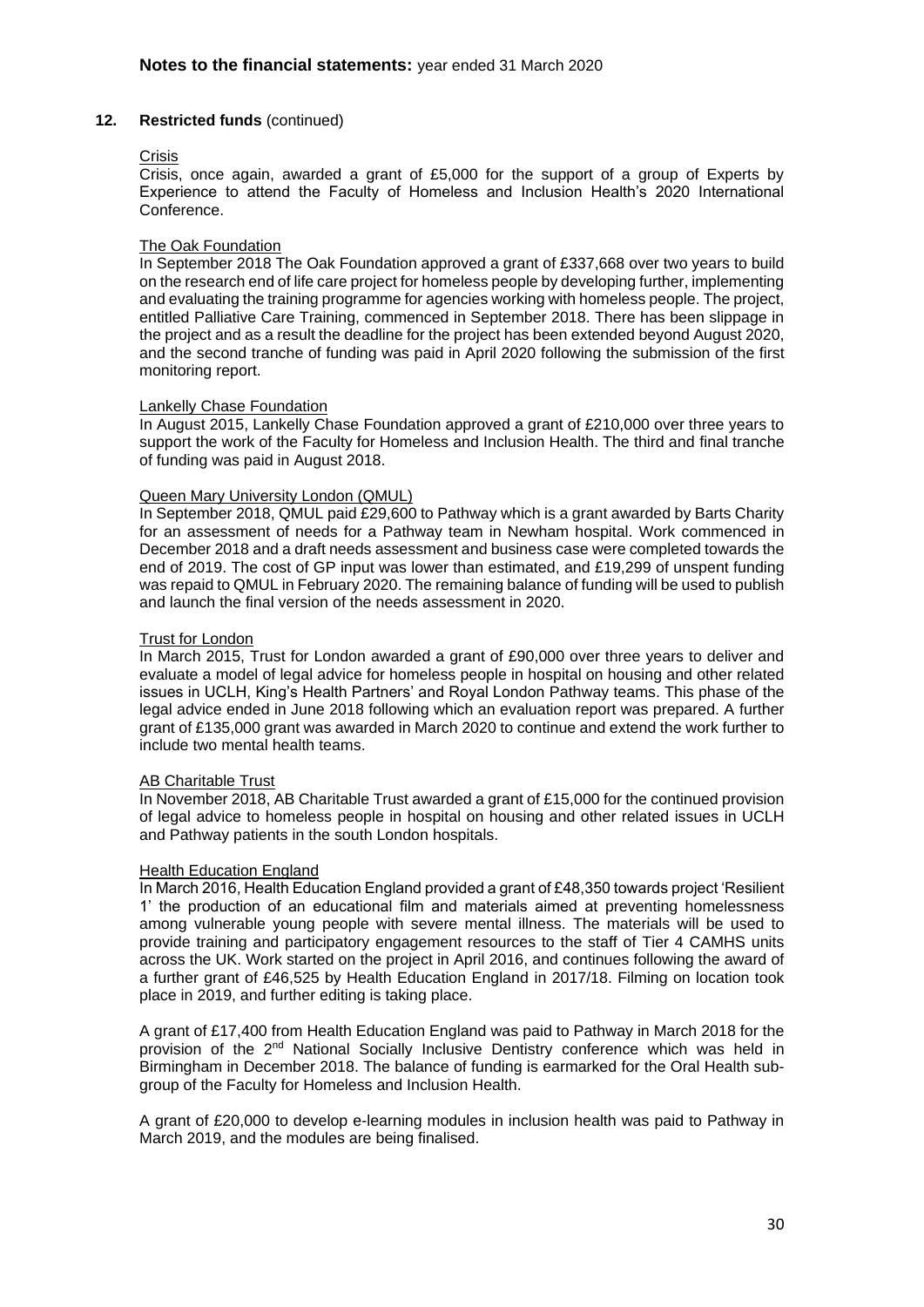#### DW Trust

A grant of £7,500 was awarded to support the ongoing production of the educational film and materials aimed at preventing homelessness among young people suffering mental illness.

#### UCLH Charities

In October 2016, following the success of Pathway to Home at the Olallo House, UCLH Charity agreed a two year grant - £15,000 per year – to support patients who are discharged from Hospital at Home, but who need a few more days stay in Olallo House while Pathway staff at UCLH get onward arrangements e.g. housing or travel, sorted out. Up to end of March 2020 £29,190 of the grant had been spent and drawn down.

#### Tesco Bags of Help

In summer 2019, we received confirmation that we had come first in the token scheme run in Tesco stores around the Brighton and Sussex Hospital. This led to an award of £3,800 for a homeless patients' dignity fund for the Pathway team in the hospital. The final balance of £950 was received in August 2019.

#### Grocers' Company

In February 2018, the Grocers' Company awarded a grant to Pathway for the development and piloting of a Mental Health and Trauma training resource. Work on the project began in 2018, and pilots of the training module were run throughout 2019. Discussions are continuing how to take this work forward.

#### University College London Hospital NHS Foundation Trust

UCLH NHS Foundation Trust approved a business case in 2013 to fund four sessions a week of a GP for its Pathway led hospital homeless team and also to provide a second nurse for the service. The funding pays for the GP's services, and in 2019-20 additional funding was agreed to fund pay costs of a Care Navigator for ten months.

#### The Burdett Trust for Nursing

In December 2017, The Burdett Trust for Nursing paid a grant of £44,432 for a year-long project to develop a competency framework and network for nurses working with homeless and multiply excluded patients across the UK. Work commenced in January 2018, and the final report is being prepared. A small final workshop with nurses involved is planned was held in November 2019 funded by the residual balance of the grant.

#### Queen's Nursing Institute

An agreement to second Pathway's Nursing Fellow for one day per week to support partnership working at the Queen's Nursing Institute was agreed in June 2019 at a total value of £14,200.

#### UCLH Friends

A grant of £4,880 was agreed to produce and publish a handbook that could be given to homeless patients attending or admitted to UCLH. The booklet was launched in the autumn 2018, and was reprinted in May 2019.

#### Stephen Clarke Charitable Settlement

In October 2018, Pathway received a grant of £4,000 towards the cost of supporting the work of the Pathway team in Bristol.

#### University College London

In March 2019, UCL provided funding for Pathway to support groups of people with lived experience to participate in planning and delivering the launch of the new Collaborative Centre for Inclusion Health in June 2019.

#### City of London Solicitors' Company

In February 2019, the City of London Solicitors' Company awarded a grant of £1,000 towards the continued provision of legal advice to homeless people in hospital on housing and other related issues in London hospitals where there is a Pathway team.